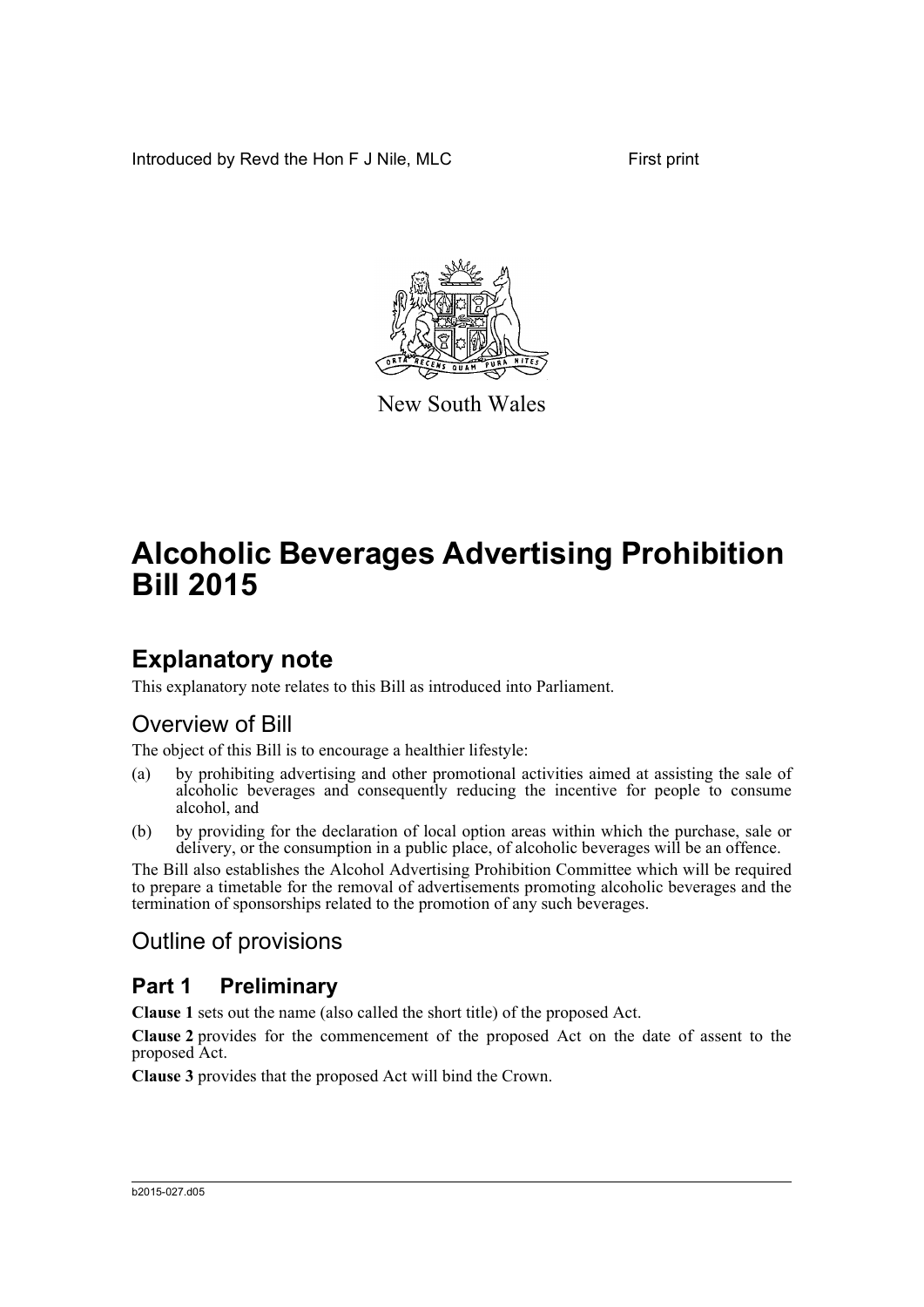**Clause 4** states the purposes of the proposed Act as the following:

- (a) the discouragement of alcohol consumption by:
	- (i) persuading young people not to drink and not to abuse alcoholic beverages,
	- (ii) limiting exposure of young people and children to persuasion to drink alcoholic beverages,
	- (iii) encouraging drinkers of other beverages not to start drinking alcoholic beverages,
	- (iv) assisting those who wish to limit or give up alcohol consumption,
- (b) the reduction of alcohol-related:
	- (i) domestic violence,
	- (ii) deaths,
	- (iii) road accidents,
	- (iv) crimes and other violence,
- (c) the prevention of alcohol-related illness (such as cirrhosis of the liver),
- (d) the reduction of the harmful impact of alcohol in the home and in workplaces and industry generally.

**Clause 5** defines certain terms used in the proposed Act.

## **Part 2 Offences relating to promotion of alcoholic beverages**

**Clause 6** prohibits the commercial advertising of alcoholic beverages:

- (a) where the advertisement can be seen or heard from a public place, or
- (b) on radio or television, if there is a material benefit to the owner of the radio or television station, or
- (c) on unsolicited things distributed to the public, or

(d) by means of articles (such as newspapers or books) sold, hired or supplied for some benefit, but does not prohibit any such advertising that is done within 5 years after the introduction of this Bill into Parliament (or within such shorter period as may be fixed by a regulation) if it is done in accordance with a contract or arrangement made before the introduction of this Bill into Parliament, or any such advertising that is:

- (e) in a newspaper or book printed or published outside the State, if incidental to the main purpose of the newspaper or book, or
- (f) in or on a package or carton containing an alcoholic beverage, or
- (g) in a shop or similar retail outlet where alcoholic beverages are offered or exposed for sale, or
- (h) on documents used in the ordinary course of business, or
- (i) otherwise exempted under the proposed Act.

The maximum penalty for a first offence, if committed by an individual, is 50 penalty units (currently \$5,500) and for subsequent offences is 100 penalty units (currently \$11,000).

The maximum penalty for a first offence, if committed by a body corporate, is 200 penalty units (currently \$22,000) and for subsequent offences is 400 penalty units (currently \$44,000).

An additional daily penalty of up to 50 penalty units (for an individual) or 200 penalty units (for a body corporate) may be imposed in the case of a continuing offence.

**Clause 7** prohibits promotional "competitions" and other prescribed schemes designed to promote the sale, or generally to promote the drinking, of alcoholic beverages.

The maximum penalties for offences committed by individuals or corporations are the same as under proposed section 6.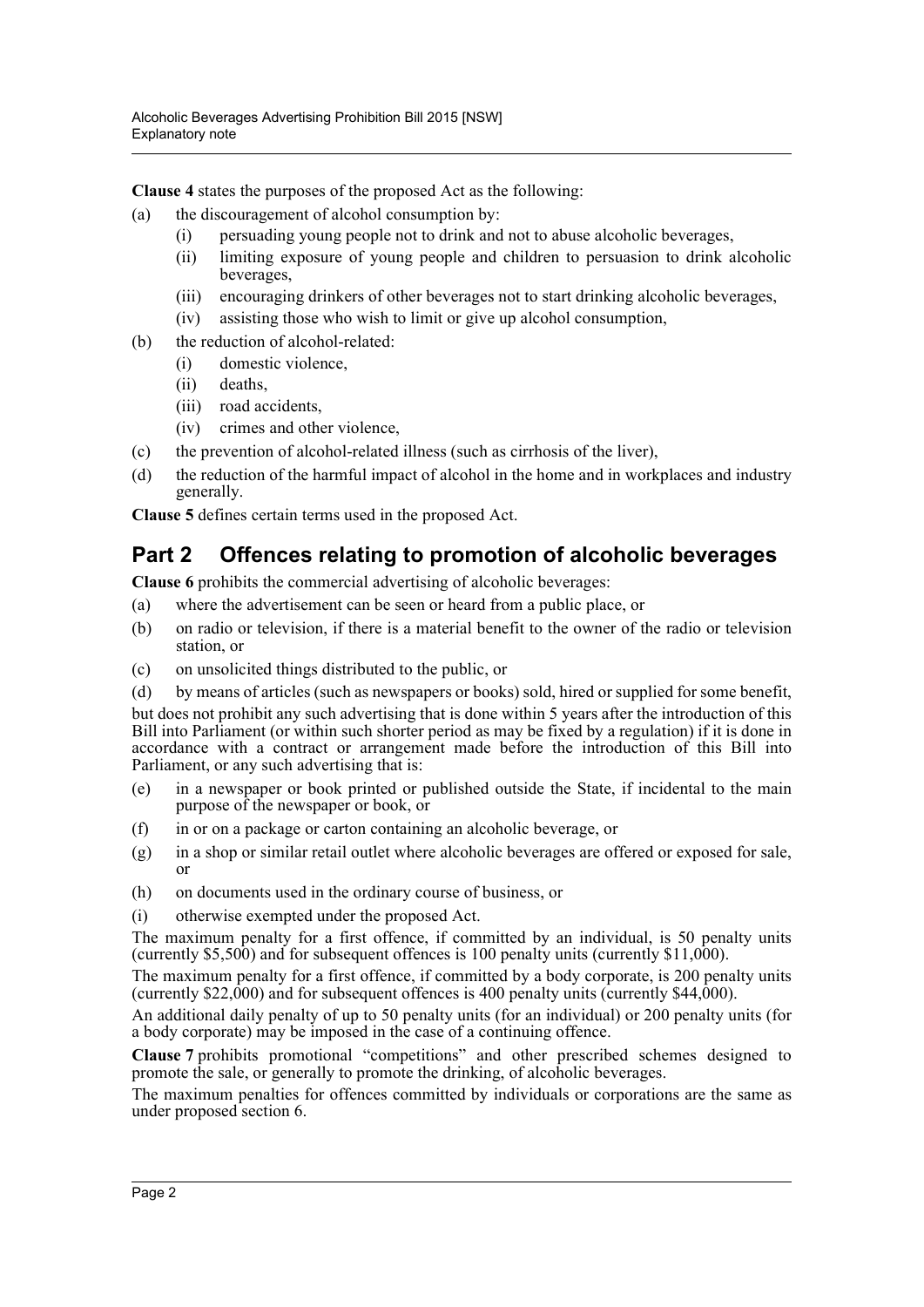**Clause 8** prohibits the offering, giving or distributing of free samples of alcoholic beverages to promote the sale of such products, except to manufacturers, distributors or retailers of alcoholic beverages or their employees or at wineries, vineyards or breweries.

The maximum penalties for offences committed by individuals or corporations are the same as under proposed section 6.

**Clause 9** prohibits the promotion of, or agreements to promote, alcoholic beverages or their trademark or brand name in return for a sponsorship of some activity and also prohibits the provision of a sponsorship on those terms, subject to certain exceptions and exemptions.

The maximum penalties for offences committed by individuals or corporations are the same as under proposed section 6.

**Clause 10** allows the Minister to grant exemptions from the requirements of proposed section 6 or 9 in limited circumstances. No exemption will be effective after the fifth anniversary of the date of introduction of this Bill into Parliament.

# **Part 3 Reintroduction of local option**

**Clause 11** allows a request for the declaration of a local option area to be made to the Minister, but only if it is supported by a petition signed by at least 10% of the enfranchised residents of the proposed area or, if the proposed area is part of a ward, of the whole of the ward.

**Clause 12** empowers the Minister to declare a local option area, but only with the agreement of the local council that there exists a particular alcohol-related problem in the proposed area.

**Clause 13** empowers the Minister to rescind a declaration of a local option area, but only with the consent of the local council and after it has been in force for at least  $\hat{6}$  months.

**Clause 14** requires notice of the declaration of a local option area, and of any rescission of such a declaration, to be published in the Gazette before it is effective.

**Clause 15** provides that a local option area will be effective for the period of not less than 3 nor more than  $\bar{5}$  years specified in the declaration of the area, unless sooner rescinded.

**Clause 16** creates an offence if, in a declared local option area and while the relevant declaration is in force, anyone buys, sells or (for a material benefit) delivers, an alcoholic beverage or consumes any such drink in a public place. Any drink the subject of such an offence, and any bottle or other container in which it is contained, is forfeited to the Crown. A licensee under the *Liquor Act 2007* will lose the licence if prohibited sales are made from the licensed premises.

The regulations may create specific exemptions from such an offence.

# **Part 4 Alcohol Advertising Prohibition Committee**

**Clause 17** establishes the Alcohol Advertising Prohibition Committee which will consist of 5 members appointed by the Minister.

**Clause 18** requires the Committee to provide the Minister with a timetable for the progressive withdrawal of advertising and promotional activities relating to alcoholic beverages.

**Clause 19** requires the Minister to promote regulations providing for the progressive withdrawal of such advertising and promotional activities.

**Clause 20** provides for the Secretary of the Ministry of Health to provide the Committee with the resources necessary for it to exercise its functions.

## **Part 5 Enforcement**

**Clause 21** allows the Local Court to order the removal of an advertisement for an alcoholic beverage that is displayed in contravention of the proposed Act, or that was originally lawfully displayed but is required to be removed under the scheme for removal of such advertisements provided by the proposed Act.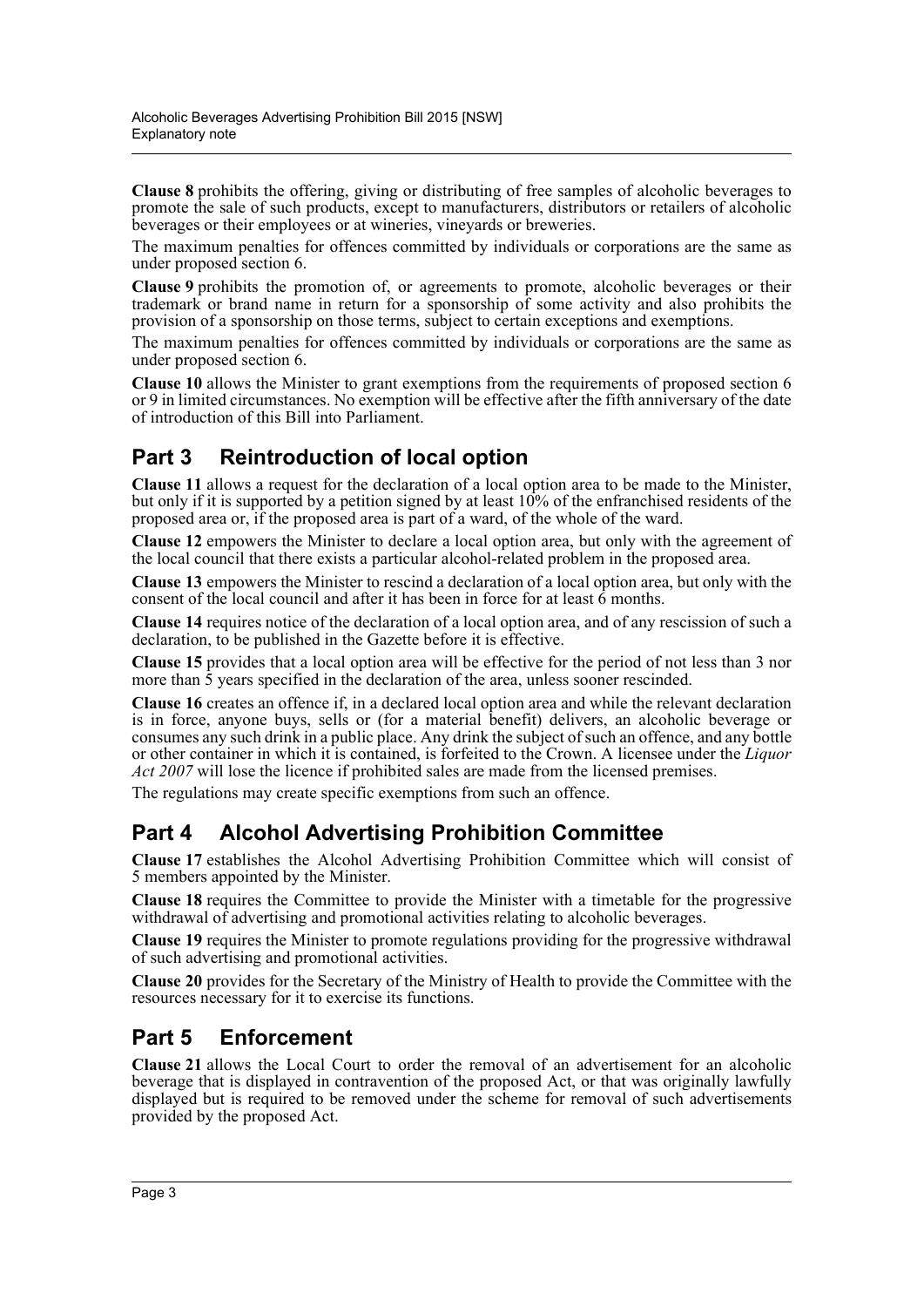**Clause 22** empowers the entry into premises (unless used for a dwelling) to remove advertisements under such an order.

**Clause 23** creates an offence if an authorised officer who is required by such an order to remove an advertisement is intimidated or obstructed in giving effect to the order.

**Clause 24** requires the consent of the Secretary of the Ministry of Health to proceedings for an offence under the proposed Act.

**Clause 25** fixes maximum penalties for certain of the offences under the proposed Act.

**Clause 26** provides that offences under the proposed Act and the regulations may be dealt with summarily before the Local Court or on indictment.

**Clause 27** allows prosecution of the persons involved in the management of a body corporate for offences committed by the body corporate.

# **Part 6 General**

**Clause 28** bars civil proceedings against a person for doing, or omitting to do, anything which is done or omitted to be done in compliance with the proposed Act.

**Clause 29** empowers the Governor to make regulations for the purposes of the proposed Act.

**Clause 30** requires health warnings to be displayed on packaging for alcoholic beverages in accordance with the regulations.

**Clause 31** provides that, before 4 years expire after assent to the proposed Act, the Minister is to have its operation, and the continuing need for it, investigated and a report made. The report is to be tabled in Parliament.

## **Schedule 1 Provisions relating to Alcohol Advertising Prohibition Committee**

**Clause 1** requires nominations for membership of the Committee to be sought by the Minister.

**Clause 2** allows a member a term of office of not more than 4 years, fixed by the Minister.

**Clause 3** fixes a quorum of 3 members for a meeting of the Committee.

**Clause 4** requires the Chairperson of the Committee to preside over its meetings.

**Clause 5** states how decisions of the Committee are made.

**Clause 6** requires the Minister to call the first meeting of the Committee.

**Clause 7** allows the Committee to fix the procedure for its meetings.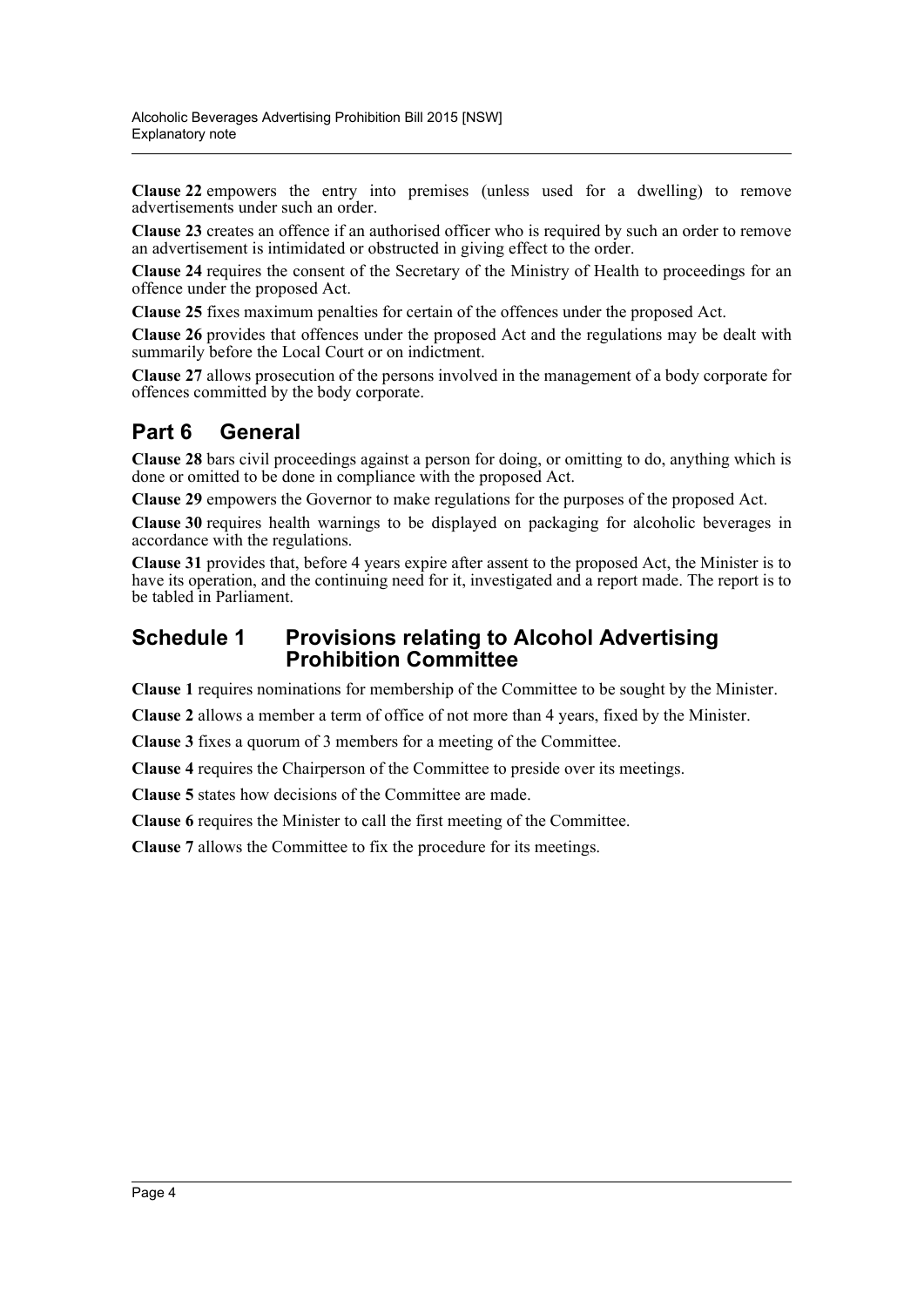Introduced by Revd the Hon F J Nile, MLC First print



New South Wales

# **Alcoholic Beverages Advertising Prohibition Bill 2015**

# **Contents**

|        |                                                       | Page           |
|--------|-------------------------------------------------------|----------------|
| Part 1 | <b>Preliminary</b>                                    |                |
|        | Name of Act<br>1                                      | 2              |
|        | 2<br>Commencement                                     | $\overline{2}$ |
|        | 3<br>Act binds the Crown                              | $\overline{2}$ |
|        | Purposes of the Act<br>4                              | $\overline{2}$ |
|        | 5<br>Definitions                                      | $\overline{2}$ |
| Part 2 | Offences relating to promotion of alcoholic beverages |                |
|        | 6<br>Certain advertising prohibited                   | 4              |
|        | 7<br>Competitions                                     | 5              |
|        | Free samples<br>8                                     | 5              |
|        | Prohibition of sponsorships<br>9                      | 6              |
|        | 10<br>Exemptions                                      | 6              |
| Part 3 | <b>Reintroduction of local option</b>                 |                |
|        | 11<br>Request to declare local option area            | 8              |
|        | 12.<br>Declaration of local option area               | 8              |
|        | Rescission of declaration<br>13                       | 8              |
|        | 14 When declaration or rescission has effect          | 9              |
|        | 15 Duration of declaration                            | 9              |
|        | 16<br>Prohibitions applicable to local option areas   | 9              |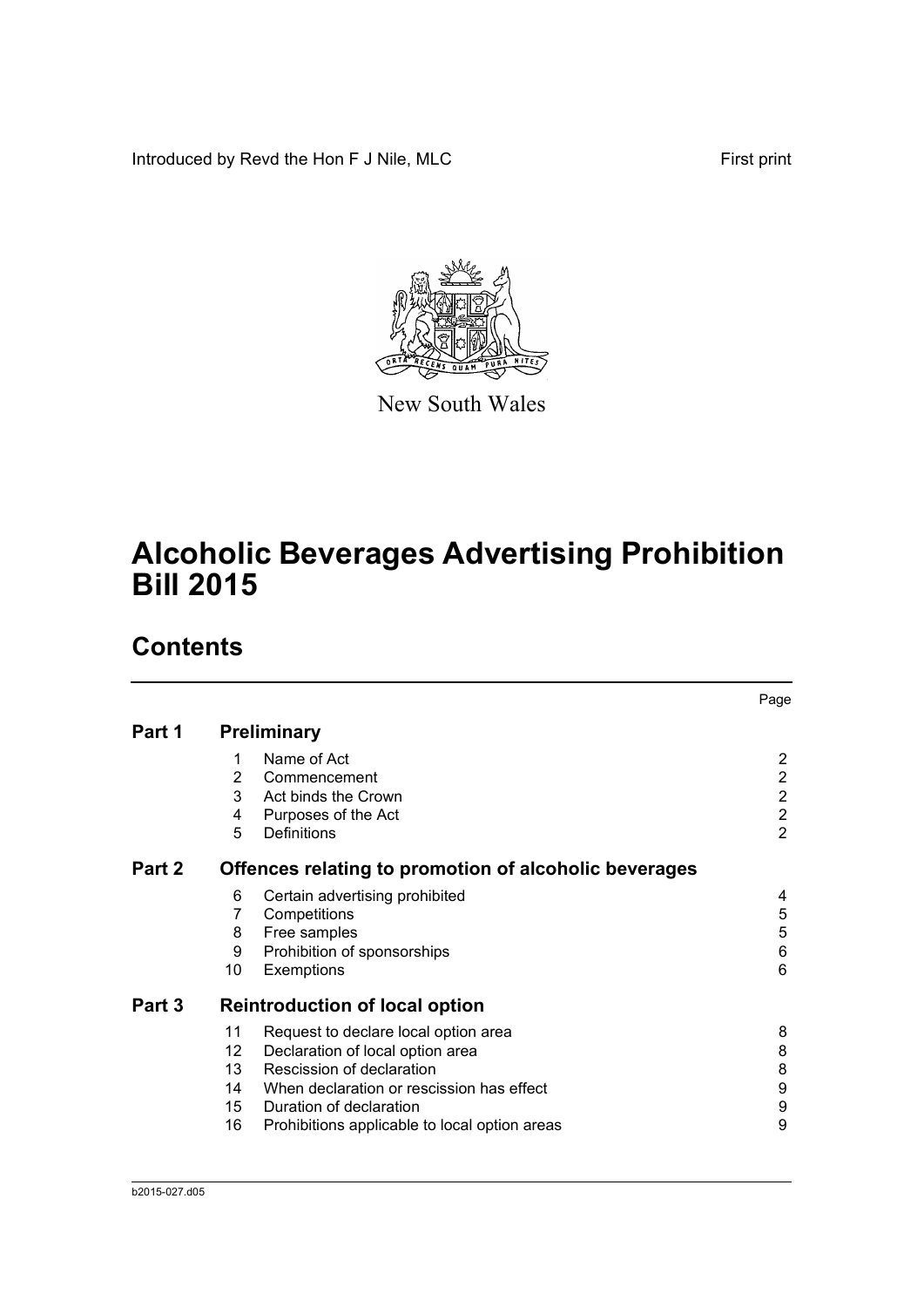|                   |    |                                                   | Page              |
|-------------------|----|---------------------------------------------------|-------------------|
| Part 4            |    | <b>Alcohol Advertising Prohibition Committee</b>  |                   |
|                   | 17 | Alcohol Advertising Prohibition Committee         | 11                |
|                   | 18 | <b>Functions of Committee</b>                     | 11                |
|                   | 19 | <b>Responsibility of Minister</b>                 | 11                |
|                   | 20 | Provision of assistance to Committee              | 11                |
| Part 5            |    | <b>Enforcement</b>                                |                   |
|                   | 21 | Removal of certain advertisements                 | 12 <sup>2</sup>   |
|                   | 22 | Power of entry                                    | 12 <sup>2</sup>   |
|                   | 23 | Intimidation or obstruction of authorised officer | $12 \overline{ }$ |
|                   | 24 | Consent required for prosecutions                 | 12                |
|                   | 25 | Penalties                                         | 13                |
|                   | 26 | Proceedings for offences                          | 13                |
|                   | 27 | Offences by bodies corporate                      | 13                |
| Part 6            |    | <b>General</b>                                    |                   |
|                   | 28 | Certain civil proceedings barred                  | 15                |
|                   | 29 | Regulations                                       | 15                |
|                   | 30 | Warnings                                          | 15                |
|                   | 31 | Review of Act                                     | 15                |
| <b>Schedule 1</b> |    | <b>Provisions relating to Alcohol Advertising</b> |                   |
|                   |    | <b>Prohibition Committee</b>                      | 17                |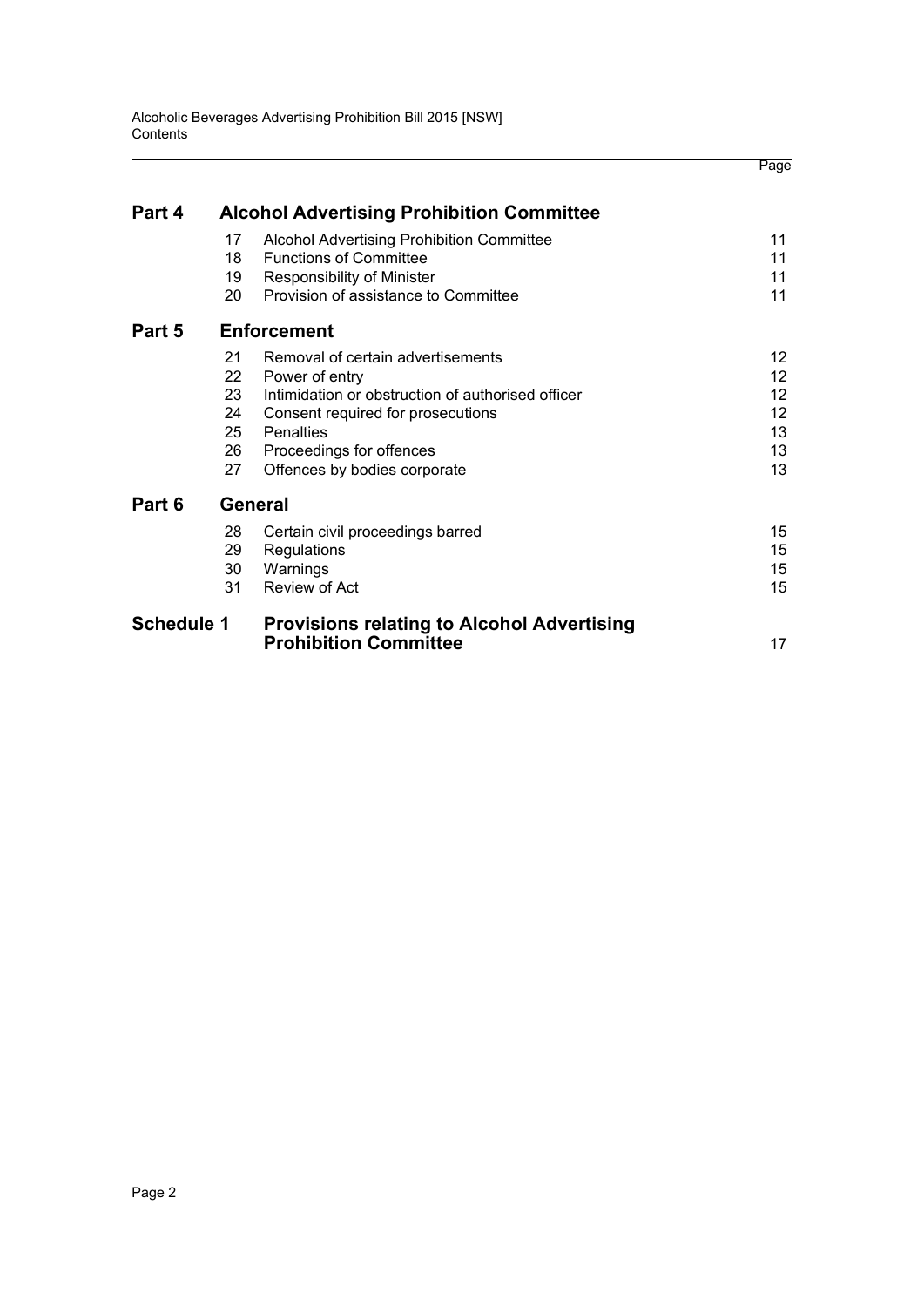

New South Wales

# **Alcoholic Beverages Advertising Prohibition Bill 2015**

No , 2015

## **A Bill for**

An Act to prohibit the advertising of alcoholic beverages and related trade marks, brand names and logos; and for other purposes.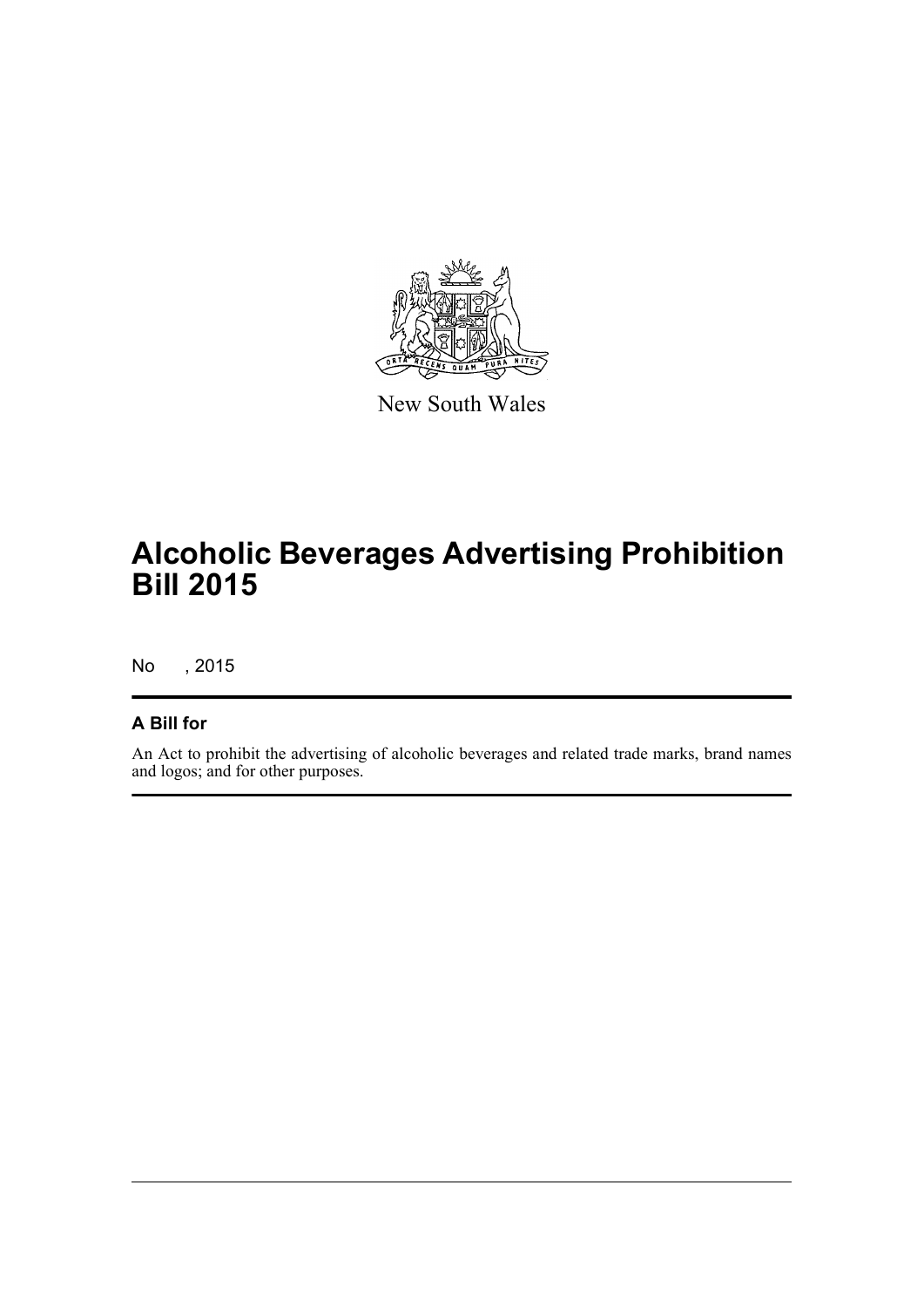<span id="page-7-5"></span><span id="page-7-4"></span><span id="page-7-3"></span><span id="page-7-2"></span><span id="page-7-1"></span><span id="page-7-0"></span>

|        |     |                    |                               | The Legislature of New South Wales enacts:                                                                                                                                                                                                                       | $\mathbf{1}$   |
|--------|-----|--------------------|-------------------------------|------------------------------------------------------------------------------------------------------------------------------------------------------------------------------------------------------------------------------------------------------------------|----------------|
| Part 1 |     |                    |                               | <b>Preliminary</b>                                                                                                                                                                                                                                               | 2              |
| 1      |     | <b>Name of Act</b> |                               |                                                                                                                                                                                                                                                                  | 3              |
|        |     |                    |                               | This Act is the <i>Alcoholic Beverages Advertising Prohibition Act 2015</i> .                                                                                                                                                                                    | 4              |
| 2      |     |                    | <b>Commencement</b>           |                                                                                                                                                                                                                                                                  | 5              |
|        |     |                    |                               | This Act commences on the date of assent to this Act.                                                                                                                                                                                                            | 6              |
| 3      |     |                    | <b>Act binds the Crown</b>    |                                                                                                                                                                                                                                                                  | $\overline{7}$ |
|        |     |                    |                               | This Act binds the Crown in right of New South Wales and, in so far as the legislative<br>power of Parliament permits, the Crown in all its other capacities.                                                                                                    | 8<br>9         |
| 4      |     |                    | <b>Purposes of the Act</b>    |                                                                                                                                                                                                                                                                  | 10             |
|        |     |                    |                               | The purposes of this Act are:                                                                                                                                                                                                                                    | 11             |
|        |     | (a)                |                               | to discourage alcohol consumption by:                                                                                                                                                                                                                            | 12             |
|        |     |                    | (i)                           | persuading young people not to drink and not to abuse alcoholic<br>beverages, and                                                                                                                                                                                | 13<br>14       |
|        |     |                    | (ii)                          | limiting exposure of young people and children to persuasion to drink<br>alcoholic beverages, and                                                                                                                                                                | 15<br>16       |
|        |     |                    | (iii)                         | encouraging drinkers of other beverages not to start drinking alcoholic<br>beverages, and                                                                                                                                                                        | 17<br>18       |
|        |     |                    | (iv)                          | assisting those who wish to limit or give up alcohol consumption, and                                                                                                                                                                                            | 19             |
|        |     | (b)                |                               | to reduce alcohol-related:                                                                                                                                                                                                                                       | 20             |
|        |     |                    | (i)                           | domestic violence, and                                                                                                                                                                                                                                           | 21             |
|        |     |                    | (ii)                          | deaths, and                                                                                                                                                                                                                                                      | 22             |
|        |     |                    |                               |                                                                                                                                                                                                                                                                  | 23             |
|        |     |                    |                               |                                                                                                                                                                                                                                                                  | 24             |
|        |     | (c)                |                               | to prevent alcohol-related illness (such as cirrhosis of the liver), and                                                                                                                                                                                         | 25             |
|        |     | (d)                |                               | to reduce the harmful impact of alcohol in the workplace and in industry<br>generally.                                                                                                                                                                           | 26<br>27       |
| 5      |     | <b>Definitions</b> |                               |                                                                                                                                                                                                                                                                  | 28             |
|        |     |                    |                               |                                                                                                                                                                                                                                                                  |                |
|        |     |                    |                               | <i>alcohol advertisement</i> means any writing, still or moving picture, sign, symbol or<br>other visual image or message or audible message, or a combination of 2 or more of<br>them, that gives publicity to or otherwise promotes or is intended to promote: | 30<br>31<br>32 |
|        |     | (a)                |                               | the purchase or use of an alcoholic beverage, or                                                                                                                                                                                                                 | 33             |
|        |     | (b)                |                               | the trademark or brand name, or part of a trademark or brand name, of an<br>alcoholic beverage.                                                                                                                                                                  | 34<br>35       |
|        |     |                    |                               | <i>alcoholic beverage</i> means spirit, wine or beer (or any other beverage) which contains<br>alcohol and which is designed for human consumption.                                                                                                              | 36<br>37       |
|        |     |                    |                               | <i>authorised officer means:</i>                                                                                                                                                                                                                                 | 38             |
|        |     | (a)                |                               | a health surveyor appointed by the council of a local government area, or                                                                                                                                                                                        | 39             |
|        |     | (b)                |                               | a person authorised as an officer for the purposes of this Act by an order made<br>by the Secretary of the Ministry of Health.                                                                                                                                   | 40<br>41       |
|        |     |                    |                               | <b>book</b> includes any printed material in any language.                                                                                                                                                                                                       | 42             |
|        | (1) |                    | (iii)<br>(iv)<br>In this Act: | road accidents, and<br>crime and violence, and                                                                                                                                                                                                                   | 29             |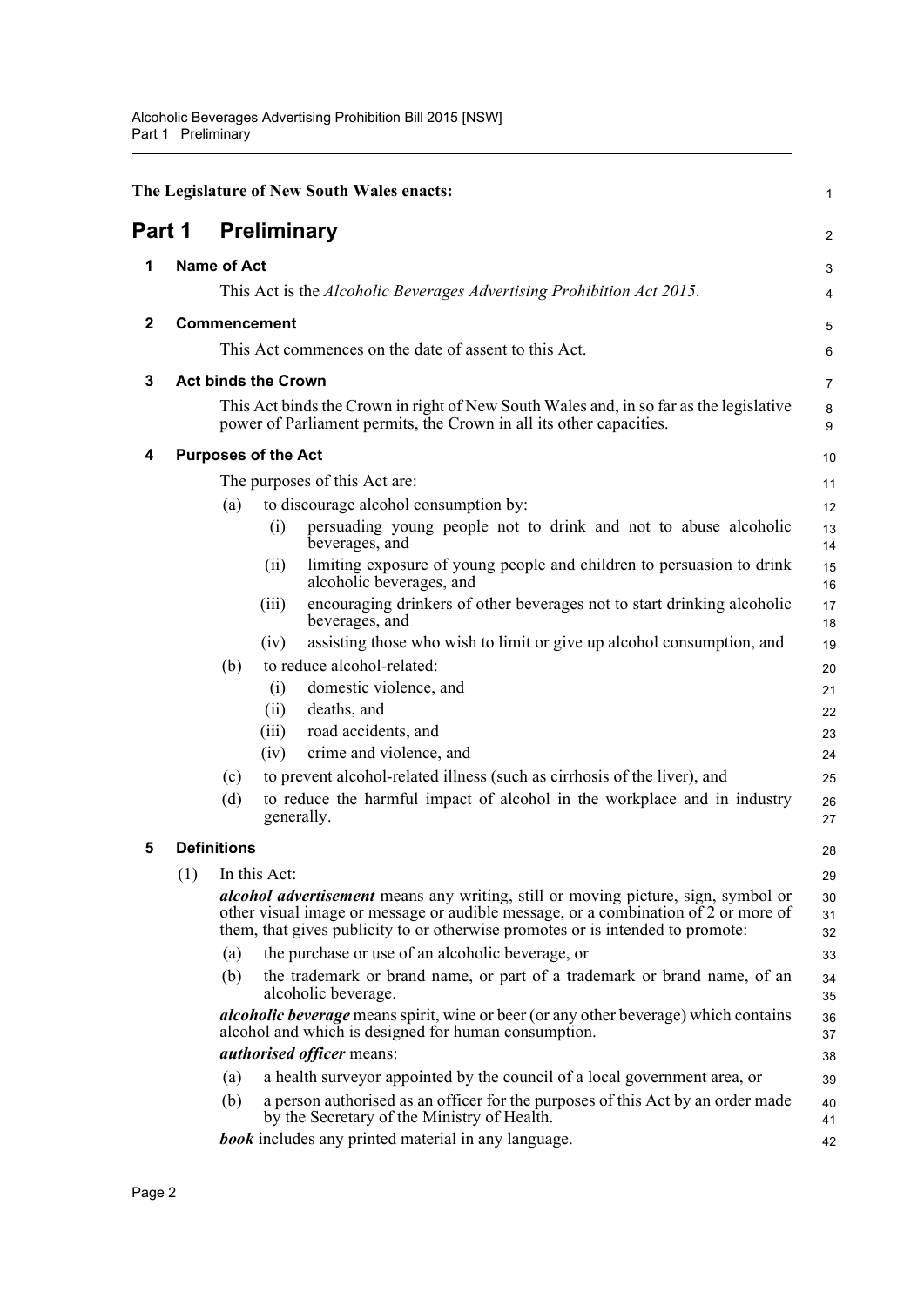|         | <b>brand name</b> includes any part of a brand name.                                                                                                                                                                                                                                                                   | $\mathbf{1}$             |
|---------|------------------------------------------------------------------------------------------------------------------------------------------------------------------------------------------------------------------------------------------------------------------------------------------------------------------------|--------------------------|
|         | <b>Committee</b> means the Alcohol Advertising Prohibition Committee established under                                                                                                                                                                                                                                 | 2                        |
| Part 4. |                                                                                                                                                                                                                                                                                                                        | 3                        |
|         | <i>newspaper</i> includes a copy of any magazine, journal or periodical or any other<br>publication copies of which contain:                                                                                                                                                                                           | 4<br>5                   |
| (a)     | news, information or reports of events, or                                                                                                                                                                                                                                                                             | 6                        |
| (b)     | remarks, observations or comments about any news, information or events or<br>about any other matter of interest to the public or to any section of the public,<br>which are printed in any language and published at regular or irregular intervals.                                                                  | $\overline{7}$<br>8<br>9 |
|         | <i>package</i> , in relation to an alcoholic beverage, means a package:                                                                                                                                                                                                                                                | 10                       |
| (a)     | in which the alcoholic beverage is packed by a manufacturer, and                                                                                                                                                                                                                                                       | 11                       |
| (b)     | which is in contact with the alcoholic beverage.                                                                                                                                                                                                                                                                       | 12                       |
|         | <i>premises</i> includes any place.                                                                                                                                                                                                                                                                                    | 13                       |
|         | <i>public place</i> includes a place to which the public or a section of the public ordinarily<br>has access, whether or not by payment or by invitation.                                                                                                                                                              | 14<br>15                 |
| racing. | <i>racing</i> includes horse racing and pacing, dog racing and motor car and motorcycle                                                                                                                                                                                                                                | 16<br>17                 |
|         | <i>relevant day</i> means the fifth anniversary of the day on which the Bill for this Act was<br>introduced into the Legislative Council.                                                                                                                                                                              | 18<br>19                 |
|         | sell includes:                                                                                                                                                                                                                                                                                                         | 20                       |
| (a)     | barter or exchange, or                                                                                                                                                                                                                                                                                                 | 21                       |
| (b)     | offer or expose for sale, barter or exchange, or                                                                                                                                                                                                                                                                       | 22                       |
| (c)     | supply, or offer to supply, in circumstances in which the supplier derives, or<br>would derive, a direct or indirect pecuniary benefit, or                                                                                                                                                                             | 23<br>24                 |
| (d)     | supply or offer to supply gratuitously but with a view to gaining or maintaining<br>custom or otherwise with a view to commercial gain.                                                                                                                                                                                | 25<br>26                 |
|         | sponsorship includes:                                                                                                                                                                                                                                                                                                  | 27                       |
| (a)     | scholarship, prize, gift or other benefit, or                                                                                                                                                                                                                                                                          | 28                       |
| (b)     | financial arrangement (other than a genuine contract of employment or a<br>genuine contract for services) for the distribution, promotion or publicity of<br>one or more of the matters referred to in section $9(1)$ (a) or (b) through the<br>medium of sporting, arts, youth, educational or other like activities. | 29<br>30<br>31<br>32     |
|         | sport includes recreational and other activities but does not include racing.                                                                                                                                                                                                                                          | 33                       |
|         | <i>telecommunication medium</i> includes radio and television.                                                                                                                                                                                                                                                         | 34                       |
|         | Notes included in this Act do not form part of this Act.                                                                                                                                                                                                                                                               | 35                       |
|         |                                                                                                                                                                                                                                                                                                                        |                          |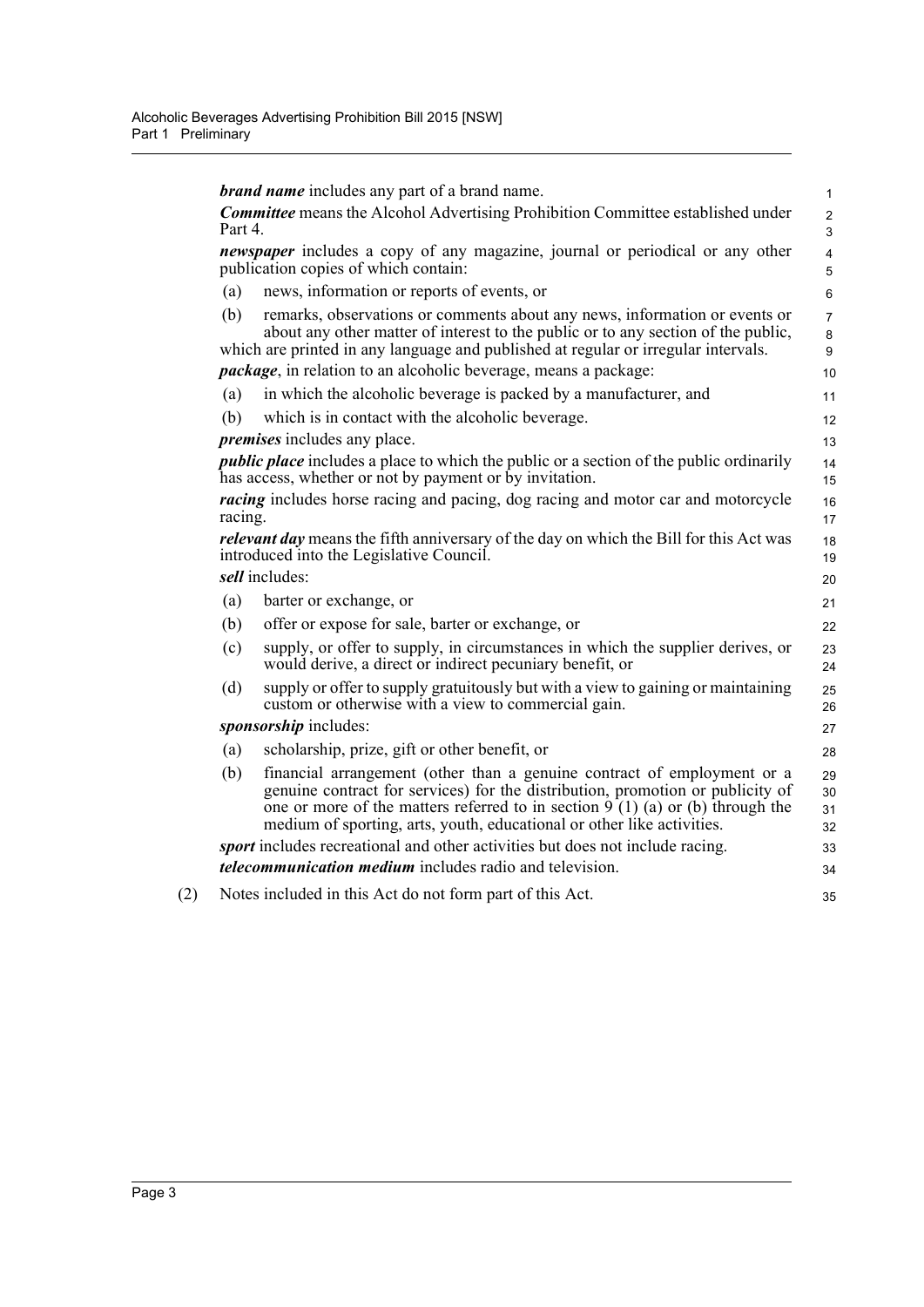## <span id="page-9-1"></span><span id="page-9-0"></span>**Part 2 Offences relating to promotion of alcoholic beverages**

2

1

26

31 32

## **6 Certain advertising prohibited** (1) A person who in New South Wales for any direct or indirect benefit displays an alcohol advertisement, so that it can be seen or heard from a public place, commits

- an offence. (2) An individual who broadcasts or transmits an alcohol advertisement by the use of any telecommunication medium commits an offence if, as a consequence, there is a financial or other material benefit (either direct or indirect):
	- (a) to the owner of the radio or television station concerned or any company that controls the use of the medium, or
	- (b) to any employee of the owner or any such company, or
	- (c) to any other individual associated with the owner, any such company or any such employee.
- (3) A person who, after 3 months from the commencement of this Act, in New South Wales:
	- (a) distributes to the public any unsolicited article, or
	- (b) sells, hires or supplies for any direct or indirect benefit any article to any person (other than a person, or the employee of a person, who is a manufacturer, distributor or retailer of an alcoholic beverage),

that constitutes or contains an alcohol advertisement commits an offence.

- (4) This section does not apply in relation to anything done before the relevant day, or before such earlier day as may be prescribed by the regulations (either generally or in a particular case or class of cases), under a contract or arrangement entered into before the day on which the Bill for this Act was introduced into the Legislative Council. 21 22 23 24 25
- (5) This section does not apply in relation to:
	- (a) an alcohol advertisement in or on a newspaper or book printed or published outside New South Wales, the sole or main purpose of which newspaper or book is not the promotion or publicising of the purchase or use of an alcoholic beverage or a trademark or brand name of an alcoholic beverage, or 27 28 29 30
	- (b) an alcohol advertisement in or on a package or carton containing an alcoholic beverage, or
	- (c) an alcohol advertisement that is displayed inside a shop or other retail outlet where alcoholic beverages are offered or exposed for sale, that is directly adjacent to a place where all or any of those alcoholic beverages are offered or exposed for sale and that complies with the regulations, or 33 34 35 36
	- (d) an invoice, statement, order, letterhead, business card, cheque, manual or other document that is ordinarily used in the course of the business of a manufacturer or distributor of an alcoholic beverage, or 37 38 39
	- (e) anything to which this section does not apply by virtue of an exemption granted under section 10. 40 41
- (6) When 18 months has expired after the commencement of this Act, subsection  $(5)$  (e) does not apply to an alcohol advertisement that is visible from a public place, regardless of when the advertisement was first displayed. 42 43 44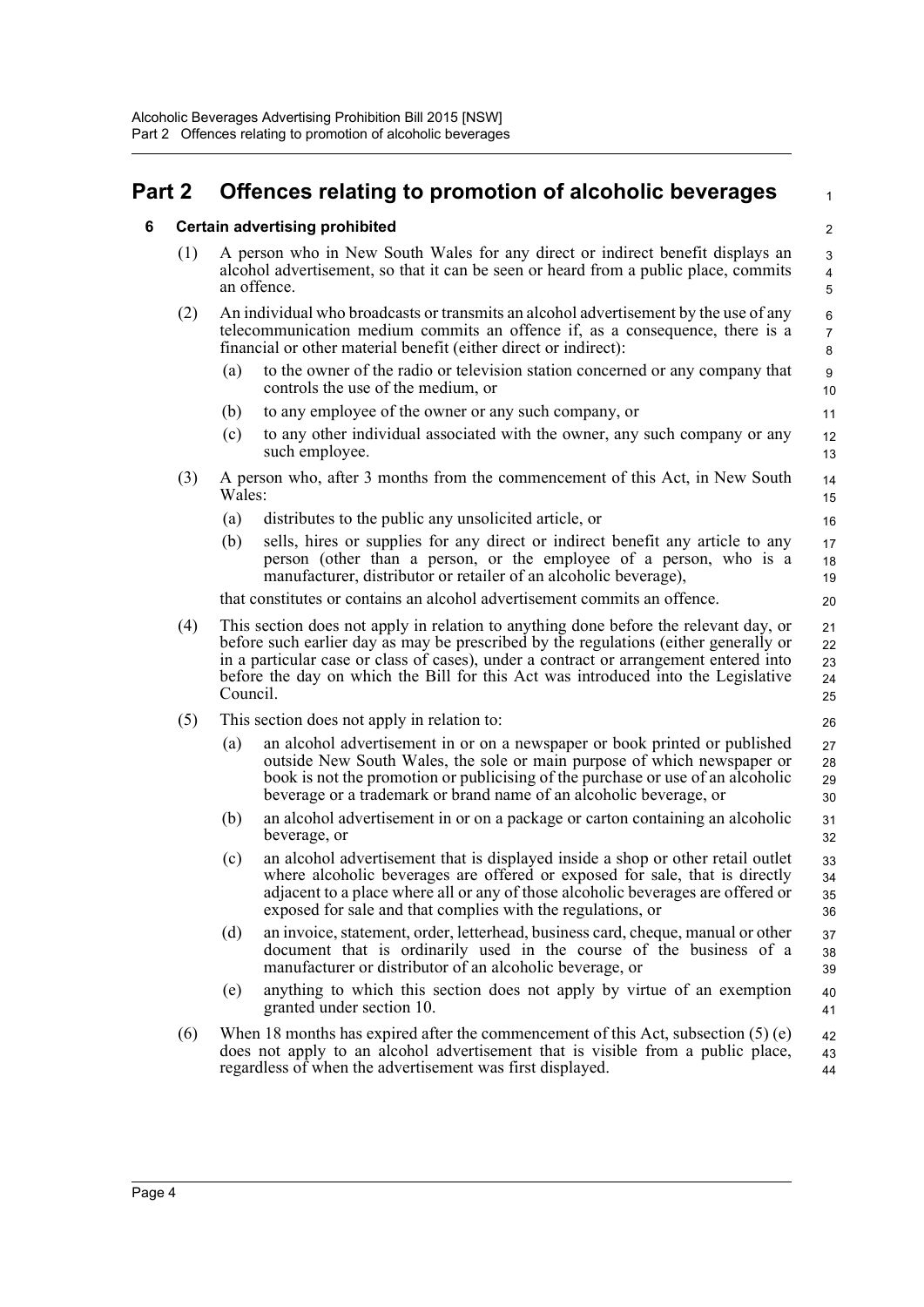<span id="page-10-0"></span>

|   | (7) |                     |           | In any proceedings for an offence under subsection $(1)$ it is presumed that, if there is<br>present in the relevant alcohol advertisement:                                                                                                                                                                                                                                                                                                                                                                     | $\mathbf{1}$<br>$\overline{2}$           |
|---|-----|---------------------|-----------|-----------------------------------------------------------------------------------------------------------------------------------------------------------------------------------------------------------------------------------------------------------------------------------------------------------------------------------------------------------------------------------------------------------------------------------------------------------------------------------------------------------------|------------------------------------------|
|   |     | (a)                 | or        | the name of a person who manufactures or distributes any alcoholic beverage,                                                                                                                                                                                                                                                                                                                                                                                                                                    | 3<br>$\overline{4}$                      |
|   |     | (b)                 |           | a trademark of which a person who manufactures or distributes any alcoholic<br>beverage is the registered proprietor or the registered user, within the meaning<br>of the <i>Trade Marks Act 1995</i> of the Commonwealth, or                                                                                                                                                                                                                                                                                   | $\mathbf 5$<br>$\,6\,$<br>$\overline{7}$ |
|   |     | (c)                 | beverage, | a brand name used by a person who manufactures or distributes any alcoholic                                                                                                                                                                                                                                                                                                                                                                                                                                     | $\bf8$<br>9                              |
|   |     |                     |           | the person displayed that alcohol advertisement for a direct or indirect benefit, unless<br>the contrary is proved.                                                                                                                                                                                                                                                                                                                                                                                             | 10<br>11                                 |
|   | (8) |                     |           | In any proceedings for an offence under this section, if the thing that is alleged to<br>constitute an alcohol advertisement contains the trademark or brand name of an<br>alcoholic beverage, it is presumed to be designed to promote or publicise the<br>alcoholic beverage to which it relates unless the contrary is proved.                                                                                                                                                                               | 12<br>13<br>14<br>15                     |
|   | (9) |                     |           | Any contract for the doing of anything prohibited by this section (being a contract<br>that purports to have been entered into after the Bill for this Act was introduced into<br>the Legislative Council) is void, whether or not doing that thing constituted an<br>offence when the contract purports to have been entered into.                                                                                                                                                                             | 16<br>17<br>18<br>19                     |
| 7 |     | <b>Competitions</b> |           |                                                                                                                                                                                                                                                                                                                                                                                                                                                                                                                 | 20                                       |
|   | (1) |                     |           | A person who, after 3 months from the commencement of this Act, in connection<br>with the sale of an alcoholic beverage or for the purpose of promoting the sale of an<br>alcoholic beverage:                                                                                                                                                                                                                                                                                                                   | 21<br>22<br>23                           |
|   |     | (a)                 |           | supplies (whether it is sent from inside or outside New South Wales) to the<br>purchaser, or any other person (not being a purchaser or other person who is,<br>or is the employee of, a manufacturer, distributor or retailer of an alcoholic<br>beverage) in New South Wales:                                                                                                                                                                                                                                 | 24<br>25<br>26<br>27                     |
|   |     |                     | (i)       | a prize, gift or other benefit, or                                                                                                                                                                                                                                                                                                                                                                                                                                                                              | 28                                       |
|   |     |                     | (ii)      | a stamp, coupon, token, voucher, ticket or other thing by virtue of which<br>the purchaser or any other person may become entitled to, or may<br>qualify for, a prize, gift or other benefit (whether that entitlement or<br>qualification is absolute or conditional), or                                                                                                                                                                                                                                      | 29<br>30<br>31<br>32                     |
|   |     | (b)                 |           | conducts (whether from inside or outside New South Wales) a scheme:                                                                                                                                                                                                                                                                                                                                                                                                                                             | 33                                       |
|   |     |                     | (i)       | prescribed to be a scheme to promote the sale of an alcoholic beverage<br>or to promote drinking alcoholic beverages generally, and                                                                                                                                                                                                                                                                                                                                                                             | 34<br>35                                 |
|   |     |                     | (i)       | the whole or any part of which is implemented in New South Wales,                                                                                                                                                                                                                                                                                                                                                                                                                                               | 36                                       |
|   |     |                     |           | commits an offence.                                                                                                                                                                                                                                                                                                                                                                                                                                                                                             | 37                                       |
|   | (2) |                     |           | It is a defence in proceedings for an offence under subsection (1) to prove that the<br>benefit or thing supplied, or participation in the relevant scheme, was only<br>incidentally connected with the purchase of an alcoholic beverage and that equal<br>opportunity to receive that benefit or thing, or to participate in that scheme, and to<br>buy beverages other than alcoholic beverages, was afforded generally to persons who<br>purchased beverages, whether or not they were alcoholic beverages. | 38<br>39<br>40<br>41<br>42<br>43         |
| 8 |     | <b>Free samples</b> |           |                                                                                                                                                                                                                                                                                                                                                                                                                                                                                                                 | 44                                       |
|   | (1) |                     |           | A person who, for the purpose of inducing or promoting the sale of an alcoholic<br>beverage, offers, gives or distributes to another person (not being a person who is, or<br>is the employee of, a manufacturer, distributor or retailer of an alcoholic beverage) a                                                                                                                                                                                                                                           | 45<br>46<br>47                           |

<span id="page-10-1"></span>free sample of an alcoholic beverage commits an offence.

48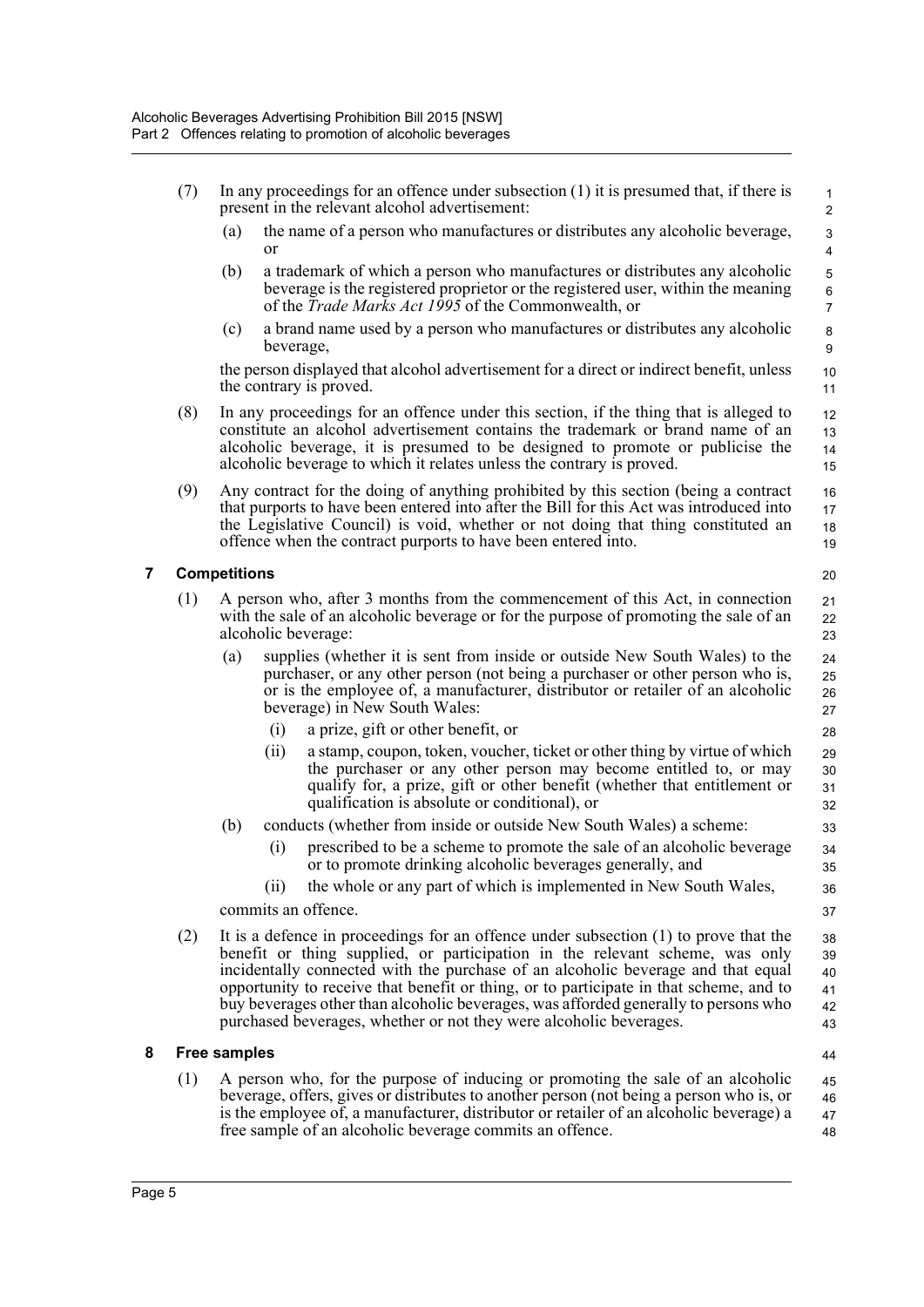(2) This section does not apply to alcoholic beverages which are free samples offered, given or distributed at the actual geographical location where the beverages were made, being the winery or the vineyard (in the case of wine) and the brewery (in the case of beer).

37 38

42 43

## <span id="page-11-0"></span>**9 Prohibition of sponsorships**

- (1) A person who promotes or publicises, or agrees to promote or publicise, in New South Wales:
	- (a) an alcoholic beverage or a trademark or brand name, or part of a trademark or brand name, of an alcoholic beverage, or
	- (b) the name or interests of a manufacturer or distributor of an alcoholic beverage (whether or not that manufacturer or distributor also manufactures or distributes a beverage other than the alcoholic beverage) in association directly or indirectly with the alcoholic beverage,

under a contract, or an arrangement (whether or not legally binding) under which a sponsorship is provided or to be provided by another person, commits an offence.

- (2) A person who provides or agrees to provide a sponsorship under a contract or arrangement of a kind referred to in subsection (1) commits an offence.
- (3) For the purposes of subsection (1) (b), the name or interests of a manufacturer or distributor of an alcoholic beverage are taken to be in association directly or indirectly with the alcoholic beverage if that name or those interests are commonly associated by members of the public in New South Wales with the alcoholic beverage. 18 19 20 21 22
- (4) This section does not apply in relation to:
	- (a) anything done before the relevant day or before such earlier day as may be prescribed by the regulations either generally or in a particular case or class of cases, under a contract entered into before the day on which the Bill for this Act was introduced into the Legislative Council, or
	- (b) anything to which this section does not apply by virtue of an exemption granted under section 10.
- (5) Nothing in subsection (1) or (2) applies to the giving of, or an agreement to give, a scholarship by a manufacturer or distributor of an alcoholic beverage to an employee, or a member of the family of an employee, of the manufacturer or distributor. 30 31 32
- (6) Any contract for the doing of anything prohibited by this section (being a contract that purports to have been entered into after the Bill for this Act was introduced into the Legislative Council) is void, whether or not doing that thing constituted an offence when the contract purports to have been entered into. 33 34 35 36

## <span id="page-11-1"></span>**10 Exemptions**

- (1) The Minister may, by notice published in the Gazette before the relevant day:
	- (a) exempt a person or class of persons either wholly or in part from the operation of section 6 or 9 subject to such conditions (if any) as are set out in that notice or prescribed for the purposes of this paragraph, or 39  $40$ 41
	- (b) amend or revoke an exemption granted under this section.
- (2) An exemption may be granted under this section only:
	- (a) after consultation between the Minister and the appropriate Minister, and having regard to the nature and background of the event, function or series 44 45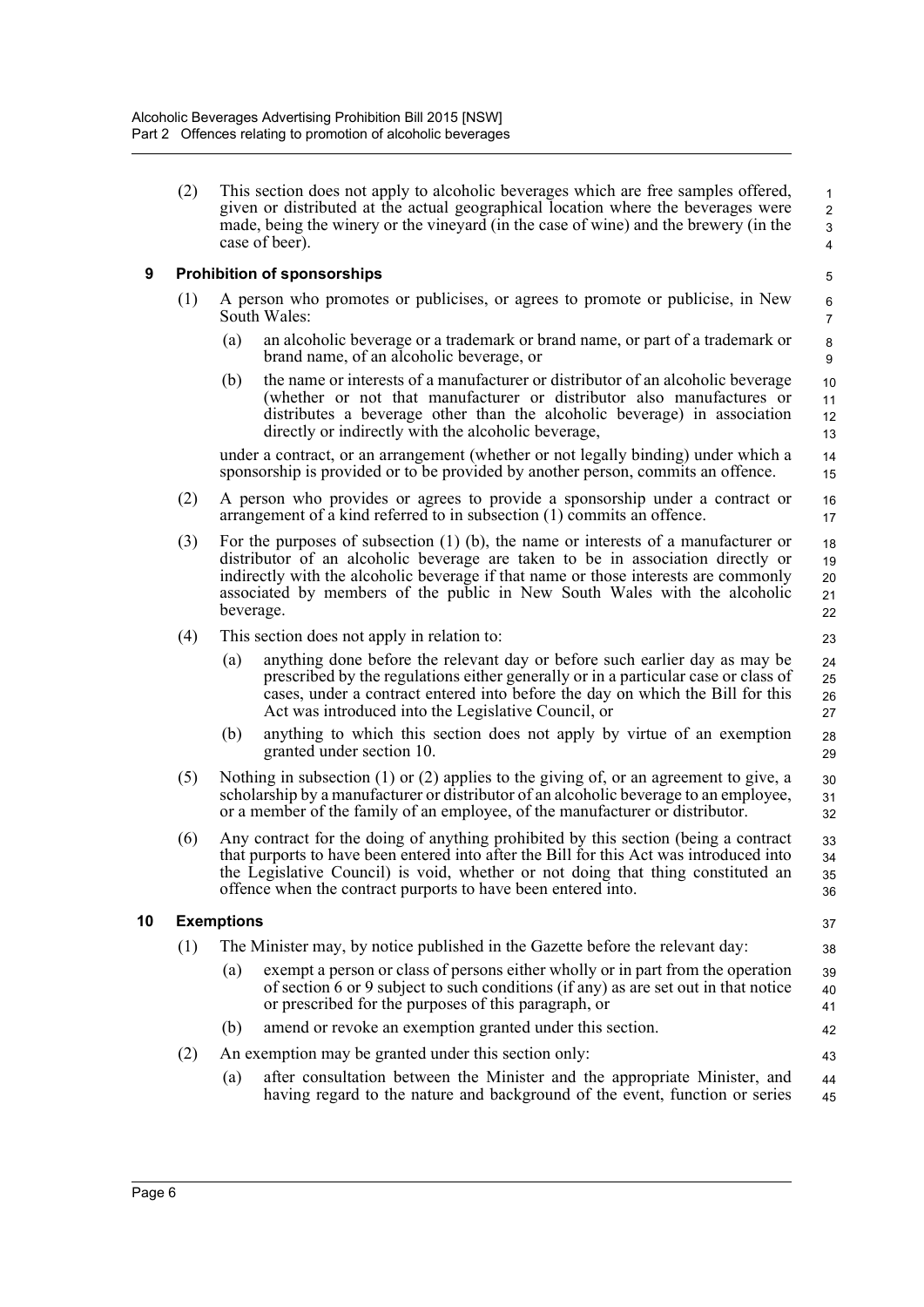|     |     | concerned (the <i>relevant event</i> ) and to the purposes of this Act, to facilitate the<br>promotion and conduct of:                                                                                                                                                      | 1<br>2               |
|-----|-----|-----------------------------------------------------------------------------------------------------------------------------------------------------------------------------------------------------------------------------------------------------------------------------|----------------------|
|     |     | a sporting, racing or arts event or function, or<br>(1)                                                                                                                                                                                                                     | 3                    |
|     |     | a series of sporting, racing or arts events or functions,<br>(11)                                                                                                                                                                                                           | 4                    |
|     |     | of national or international significance, or                                                                                                                                                                                                                               | 5                    |
|     | (b) | in any case of significant hardship to persons other than manufacturers or<br>wholesalers of alcohol.                                                                                                                                                                       | 6<br>$\overline{7}$  |
| (3) |     | The <i>appropriate Minister</i> , in relation to a relevant event, is the Minister<br>administering the Act (if any) under which the event is regulated.                                                                                                                    | 8<br>9               |
| (4) |     | The Minister must, when deciding whether or not to grant an exemption under this<br>section for the purpose referred to in subsection $(2)$ $(a)$ , have regard to:                                                                                                         | 10<br>11             |
|     | (a) | any substantial connection between the relevant event or function or series of<br>events or functions and other significant events or functions outside the State,<br>and                                                                                                   | 12<br>13<br>14       |
|     | (b) | any reasonable efforts that have been made to obtain sufficient financial or<br>other support for the relevant event or function or series of events or functions<br>from sources other than the advertising of alcoholic beverages to render the<br>exemption unnecessary. | 15<br>16<br>17<br>18 |
| (5) |     | An exemption granted under this section has no effect after the relevant day.                                                                                                                                                                                               | 19                   |
|     |     |                                                                                                                                                                                                                                                                             |                      |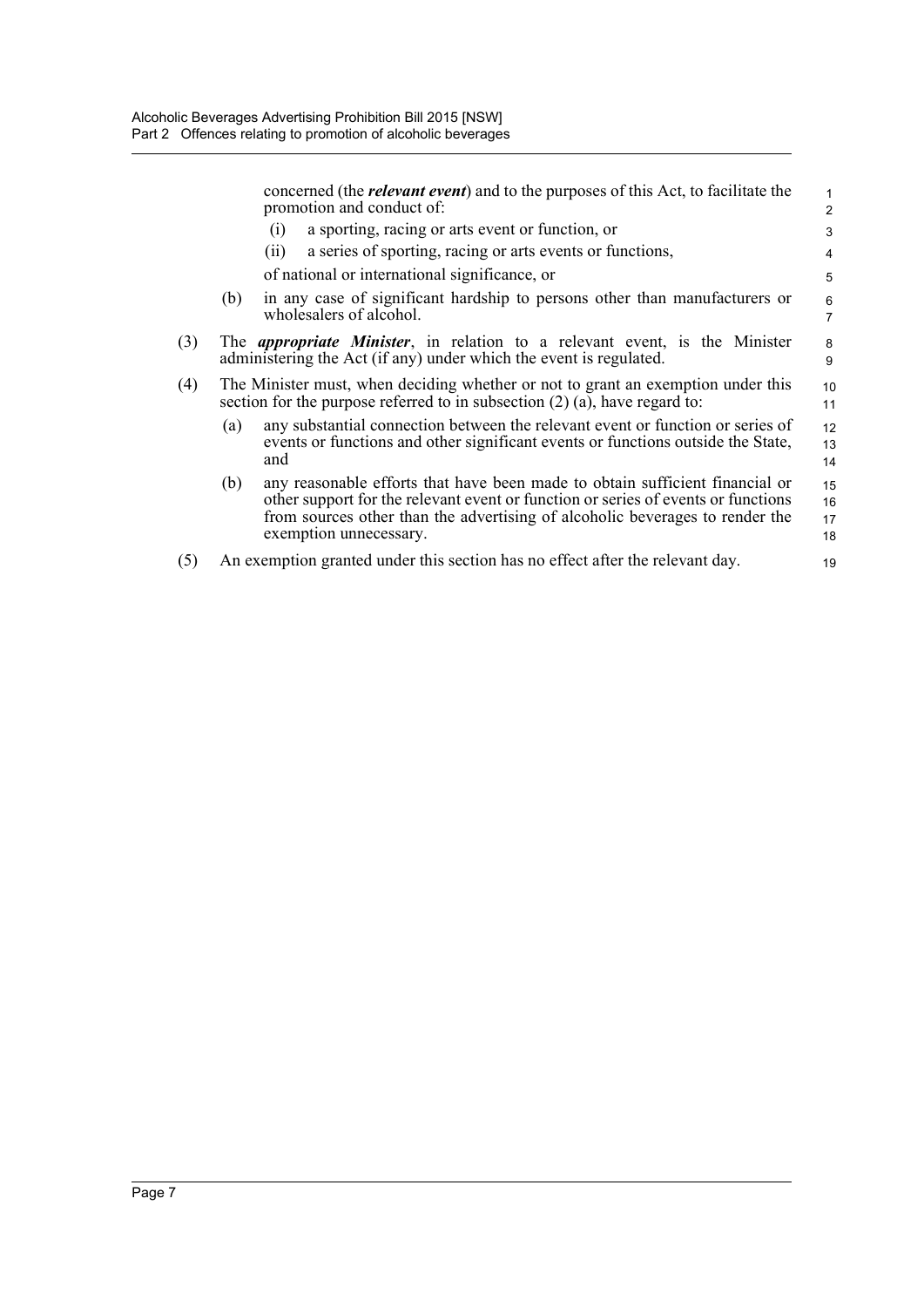## <span id="page-13-0"></span>**Part 3 Reintroduction of local option**

## <span id="page-13-1"></span>**11 Request to declare local option area**

- (1) Any person can request the Minister to declare a specified area to be a local option area. Streets and other landmarks can be used to describe the boundaries of such an area.
- (2) The request is not effective unless it is accompanied by a petition supporting the declaration of the area that the Minister is satisfied:
	- (a) clearly described the boundaries of the specified area, the grounds on which the request was made and the effect of declaring that area to be a local option area, and

1

40

- (b) was signed (within a period of not more than 6 successive months) by not less than 10% of such of the people who reside in that area as are each entitled to vote in an election of a member of the Legislative Assembly for the electorate that includes his or her place of residence, and
- (c) contains, so that they may be easily read, the surname and the given name or given names (or the surname and the initials of the given name or given names) of, the residential address of, and the date on which the petition was signed by, each signatory, and 15 16 17 18
- (d) specifies whether the declaration sought is a declaration of general application or a declaration limited to specified hours or other periods of time. 19 20
- (3) An area for the purposes of a declaration under this Part may consist of (but is not limited to) a local government area or a ward of such an area.
- (4) If such an area consists of part of a ward only, subsection (2) (b) requires the signature of not less than 10% of all the people who reside in the whole of the ward and who are qualified to vote as referred to in that paragraph.

## <span id="page-13-2"></span>**12 Declaration of local option area**

- (1) The Minister must declare a local option area in accordance with such a request if the Minister agrees with the council of each local government area the whole or any part of which comprises or is included in the proposed local option area that any of the following situations apply: 27 28
	- (a) there are widespread problems with youth which are related to alcohol being consumed in the proposed local option area,
	- (b) there is widespread alcohol-related crime in that area,
	- (c) there is widespread alcohol abuse in that area,
	- (d) there are widespread alcohol-related illnesses, accidents or deaths in that area.
- (2) For the period of 4 months before a local option area is declared under this Part, notice of intention to declare the area (containing details of the proposed declaration) must be given at not less than monthly intervals in at least one local newspaper and at least one other newspaper circulated throughout the area. 36 37 38 39

### <span id="page-13-3"></span>**13 Rescission of declaration**

(1) The Minister may rescind the declaration of a local option area, or any such declaration in so far as it relates to part of a local option area, but only in accordance with an agreement for rescission made between the Minister and the council of the local government area that constitutes that area or the part of that area. 41 42 43 44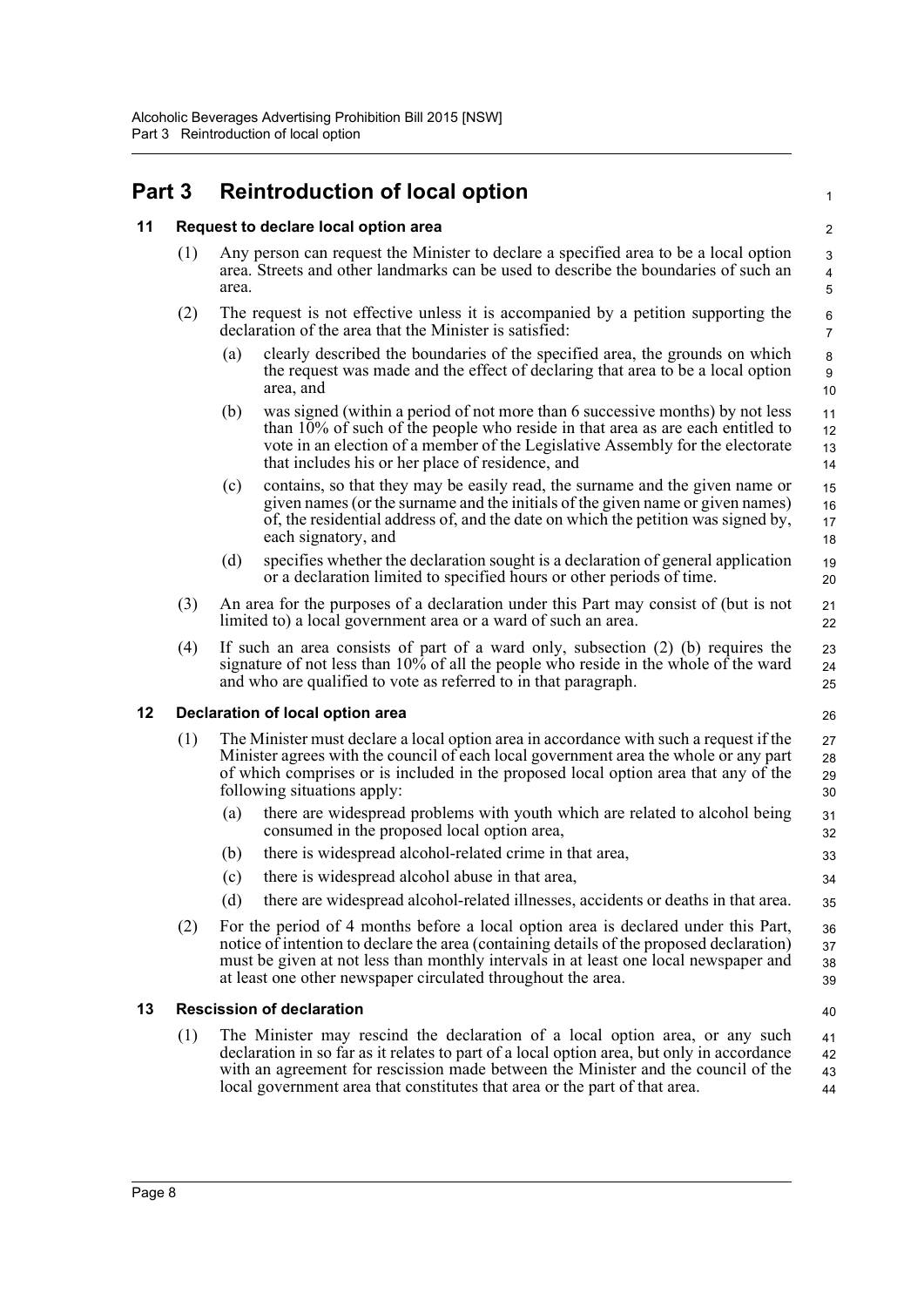<span id="page-14-2"></span><span id="page-14-1"></span><span id="page-14-0"></span>

|    | (2) | Such an agreement may not be made:                                                                                                                                                                                                                                                                                                                                                                                                                                                         | 1                                |
|----|-----|--------------------------------------------------------------------------------------------------------------------------------------------------------------------------------------------------------------------------------------------------------------------------------------------------------------------------------------------------------------------------------------------------------------------------------------------------------------------------------------------|----------------------------------|
|    |     | until 6 months have expired after the declaration of the local option area<br>(a)<br>concerned, or                                                                                                                                                                                                                                                                                                                                                                                         | $\overline{c}$<br>$\mathsf 3$    |
|    |     | until 6 months after the last occasion (if any) on which the Minister or the<br>(b)<br>council concerned unsuccessfully requested the other of them to agree to the<br>rescission.                                                                                                                                                                                                                                                                                                         | $\overline{4}$<br>5<br>$\,6\,$   |
| 14 |     | When declaration or rescission has effect                                                                                                                                                                                                                                                                                                                                                                                                                                                  | $\overline{7}$                   |
|    |     | The declaration of a local option area, and any rescission of such a declaration, have<br>effect only when notice of the declaration or rescission has been published in the<br>Gazette.                                                                                                                                                                                                                                                                                                   | 8<br>9<br>10                     |
| 15 |     | <b>Duration of declaration</b>                                                                                                                                                                                                                                                                                                                                                                                                                                                             | 11                               |
|    | (1) | A declaration of a local option area must specify the nominal period for which the<br>declaration will be in force unless it is sooner rescinded.                                                                                                                                                                                                                                                                                                                                          | 12<br>13                         |
|    | (2) | The nominal period must commence at least one month after publication of the<br>declaration in the Gazette and be a period of not less than 3 years or more than<br>5 years.                                                                                                                                                                                                                                                                                                               | 14<br>15<br>16                   |
|    | (3) | A declaration of a local option area has effect only until the nominal period specified<br>in the declaration expires or until it is rescinded, whichever occurs first.                                                                                                                                                                                                                                                                                                                    | 17<br>18                         |
| 16 |     | Prohibitions applicable to local option areas                                                                                                                                                                                                                                                                                                                                                                                                                                              | 19                               |
|    | (1) | A person commits an offence if the person:                                                                                                                                                                                                                                                                                                                                                                                                                                                 | 20                               |
|    |     | buys, sells or (for any direct or indirect material benefit to the person<br>(a)<br>delivering) delivers any quantity of an alcoholic beverage, or                                                                                                                                                                                                                                                                                                                                         | 21<br>22                         |
|    |     | consumes any alcoholic beverage in a public place,<br>(b)                                                                                                                                                                                                                                                                                                                                                                                                                                  | 23                               |
|    |     | within any local option area declared under this Part while the declaration is in force.<br>Maximum penalty: 1 penalty unit.                                                                                                                                                                                                                                                                                                                                                               | 24<br>25                         |
|    | (2) | If the declaration is expressed to be limited to specified hours or other periods of<br>time, the declaration is taken not to be in force at any other time for the purposes of<br>subsection $(1)$ .                                                                                                                                                                                                                                                                                      | 26<br>27<br>28                   |
|    | (3) | If a person is convicted of an offence under this section of buying, selling or<br>delivering a quantity of an alcoholic beverage, the beverage and any bottle, keg,<br>barrel, cask or other container in which it is contained:                                                                                                                                                                                                                                                          | 29<br>30<br>31                   |
|    |     | are forfeited to the Crown, and<br>(a)                                                                                                                                                                                                                                                                                                                                                                                                                                                     | 32                               |
|    |     | may be seized by an authorised officer or any police officer, and<br>(b)                                                                                                                                                                                                                                                                                                                                                                                                                   | 33                               |
|    |     | are to be disposed of as the Minister directs.<br>(c)                                                                                                                                                                                                                                                                                                                                                                                                                                      | 34                               |
|    | (4) | After notice of the declaration of a local option area has been published in the Gazette<br>and before the declaration commences to be in force, the average monthly quantity<br>of any kind of alcoholic beverage sold from premises within that area that are (or are<br>required to be) licensed for the purpose under the Liquor Act 2007 is not to exceed<br>the average monthly quantity of that kind of liquor sold per month for the 12 months<br>before the notice was published. | 35<br>36<br>37<br>38<br>39<br>40 |
|    | (5) | The regulations may provide for the making, keeping and inspection of records of<br>sales of alcoholic beverages for the purpose of ensuring that subsection (4) is<br>complied with.                                                                                                                                                                                                                                                                                                      | 41<br>42<br>43                   |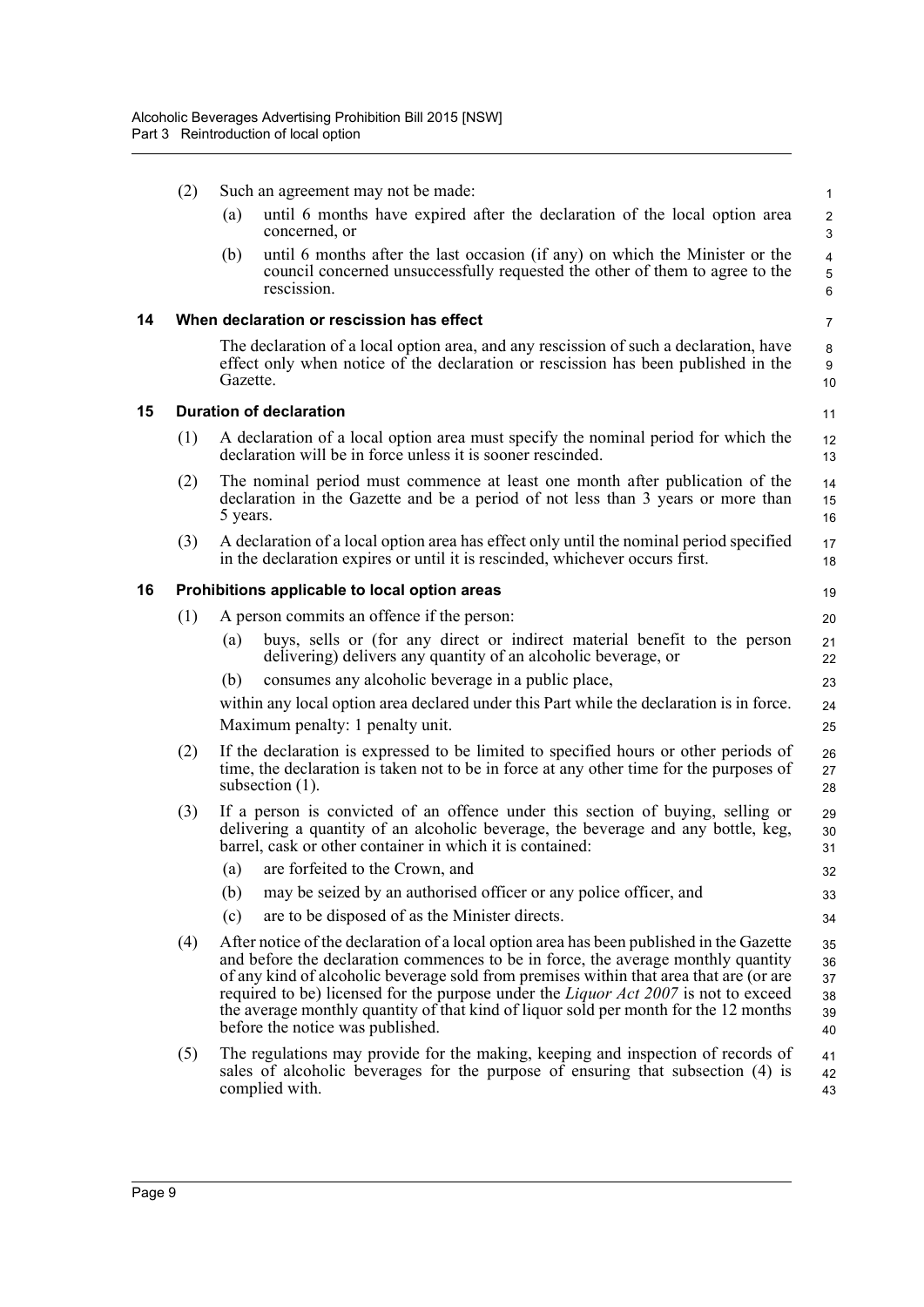(6) If any quantity of an alcoholic beverage is sold in contravention of this section at any premises licensed under the *Liquor Act 2007*, any licence for the premises granted under that Act is taken to be cancelled.

 1 2 3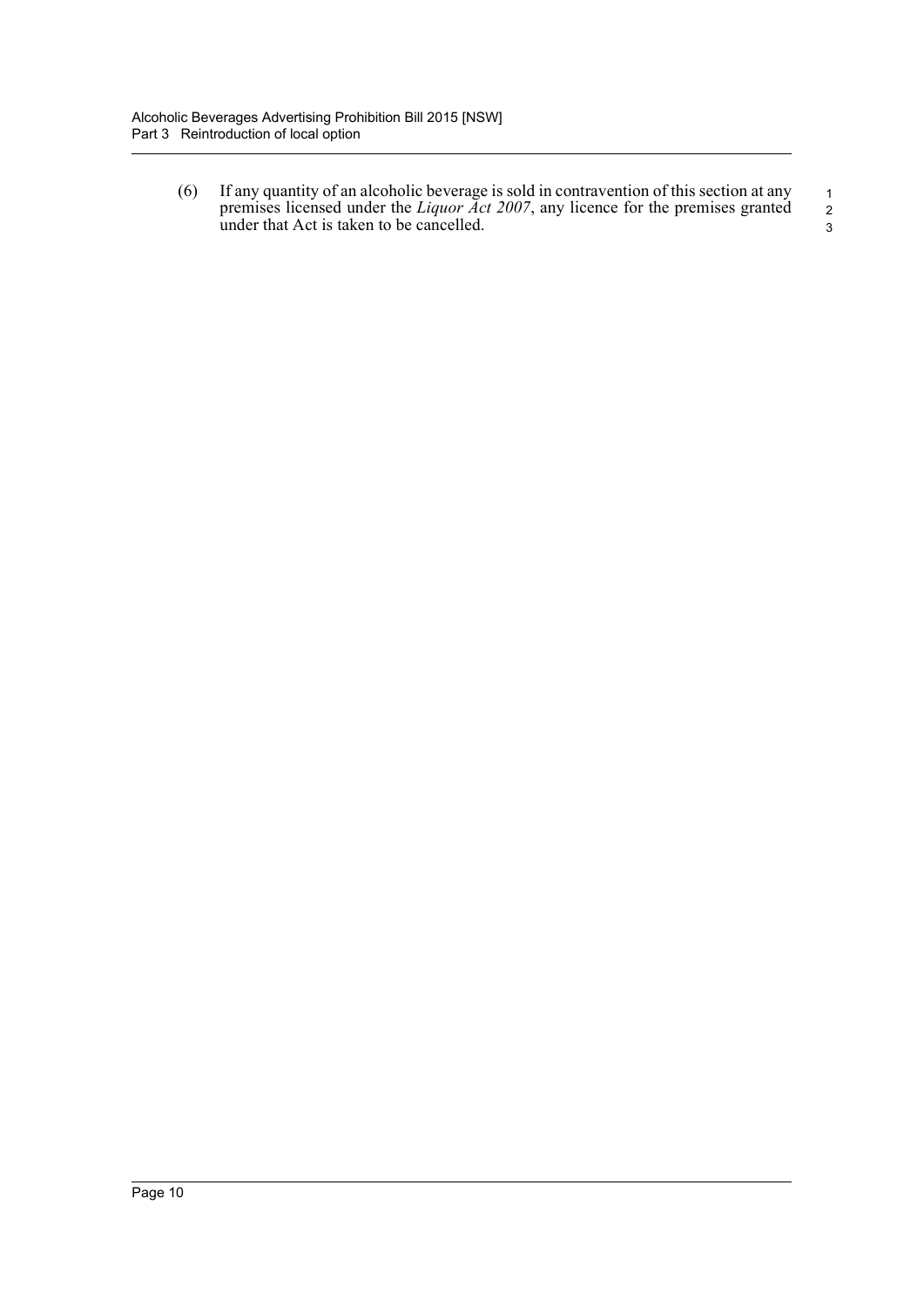<span id="page-16-4"></span><span id="page-16-3"></span><span id="page-16-2"></span><span id="page-16-1"></span><span id="page-16-0"></span>

| Part 4 |     | <b>Alcohol Advertising Prohibition Committee</b>                                                                                                                                                                                                                                                                                | $\mathbf{1}$         |
|--------|-----|---------------------------------------------------------------------------------------------------------------------------------------------------------------------------------------------------------------------------------------------------------------------------------------------------------------------------------|----------------------|
| 17     |     | <b>Alcohol Advertising Prohibition Committee</b>                                                                                                                                                                                                                                                                                | 2                    |
|        | (1) | The Alcohol Advertising Prohibition Committee is established.                                                                                                                                                                                                                                                                   | 3                    |
|        | (2) | The Committee is to consist of 5 members appointed by the Minister, of whom:                                                                                                                                                                                                                                                    | 4                    |
|        |     | 1 is to be appointed as Chairperson, and<br>(a)                                                                                                                                                                                                                                                                                 | 5                    |
|        |     | (b)<br>3 are to be appointed on the nomination of the Secretary of the Ministry of<br>Health, and                                                                                                                                                                                                                               | 6<br>$\overline{7}$  |
|        |     | 1 is to be a person nominated by the Chief Executive Officer of the Outdoor<br>(c)<br>Media Association of Australia.                                                                                                                                                                                                           | 8<br>9               |
|        | (3) | Schedule 1 sets out provisions with respect to the members and meetings of the<br>Committee.                                                                                                                                                                                                                                    | 10<br>11             |
| 18     |     | <b>Functions of Committee</b>                                                                                                                                                                                                                                                                                                   | 12                   |
|        | (1) | The Alcohol Advertising Prohibition Committee is to prepare and submit to the<br>Minister a code which provides for the regular and progressive stages in accordance<br>with which advertisements to which section 6 applies should be removed or obscured<br>and sponsorships to which section 9 applies should be terminated. | 13<br>14<br>15<br>16 |
|        | (2) | The code is to provide for the removal or obscuring of advertisements and the<br>termination of sponsorships by the relevant day.                                                                                                                                                                                               | 17<br>18             |
|        | (3) | The Committee's initial advice concerning the provisions of the code is to be given<br>within 3 months after the commencement of this section.                                                                                                                                                                                  | 19<br>20             |
|        | (4) | The Committee has such other advisory functions as the Minister may determine.                                                                                                                                                                                                                                                  | 21                   |
| 19     |     | <b>Responsibility of Minister</b>                                                                                                                                                                                                                                                                                               | 22                   |
|        | (1) | The Minister is required to recommend to the Governor the making of regulations<br>which will ensure:                                                                                                                                                                                                                           | 23<br>24             |
|        |     | the removal or obscuring of advertisements to which section 6 applies, and<br>(a)                                                                                                                                                                                                                                               | 25                   |
|        |     | the termination of sponsorships to which section 9 applies,<br>(b)                                                                                                                                                                                                                                                              | 26                   |
|        |     | by regular and progressive stages.                                                                                                                                                                                                                                                                                              | 27                   |
|        | (2) | The Minister, in making any recommendation under this section, must consider any<br>code submitted and any advice given by the Alcohol Advertising Prohibition<br>Committee.                                                                                                                                                    | 28<br>29<br>30       |
|        | (3) | This section does not apply to an advertisement or sponsorship which is the subject<br>of an exemption under section 10.                                                                                                                                                                                                        | 31<br>32             |
| 20     |     | <b>Provision of assistance to Committee</b>                                                                                                                                                                                                                                                                                     | 33                   |
|        |     | For the purpose of the exercise of its functions, the Secretary of the Ministry of<br>Health is to provide the Alcohol Advertising Prohibition Committee with such<br>assistance as it may reasonably require.                                                                                                                  | 34<br>35<br>36       |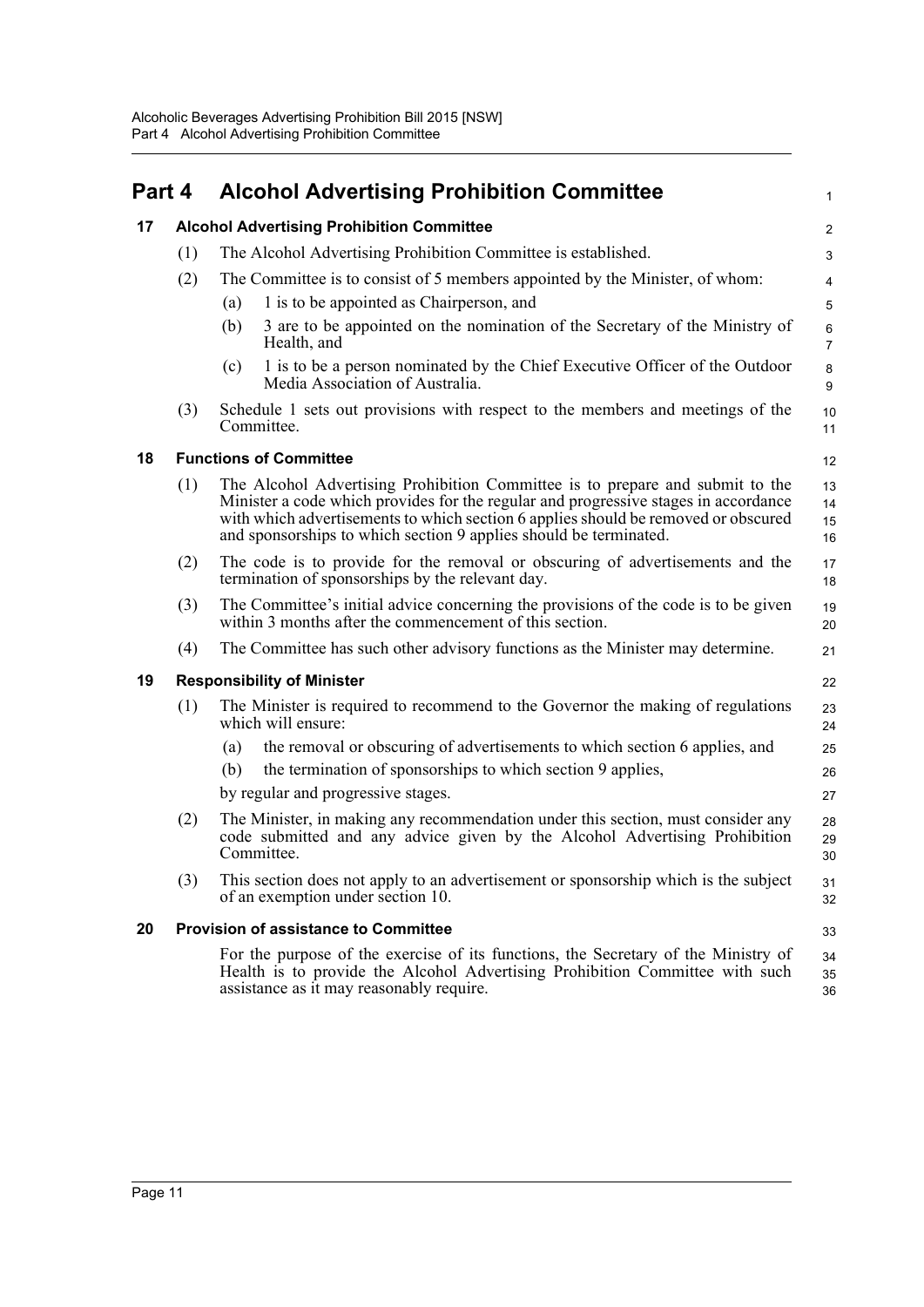<span id="page-17-0"></span>

<span id="page-17-1"></span>

| <b>Removal of certain advertisements</b><br>21 |
|------------------------------------------------|
|------------------------------------------------|

- (1) This section applies to an alcohol advertisement:
	- (a) if the advertisement was placed or displayed in contravention of this Act or the regulations, or

1

35

40 41

- (b) after the relevant day or such earlier day as may be prescribed by the regulations either generally or in a particular case or class of cases, whether or not the advertisement was placed or displayed in contravention of this Act or the regulations.
- (2) If an alcohol advertisement is situated in a public place or on any premises from which it can be seen from a public place, the Local Court may order:
	- (a) that the advertisement be removed or obscured by an authorised officer, and
	- (b) if any person has been convicted of an offence under this Act or the regulations relating to the placing or displaying of the advertisement, that the person pay the reasonable costs incurred by the authorised officer in removing or obscuring the advertisement. 13 14 15 16
- (3) Subsection (2) does not apply to an advertisement that is displayed inside a shop or other retail outlet where alcoholic beverages are offered or exposed for sale and that complies with the regulations. 17 18 19
- (4) An authorised officer does not commit a civil wrong and is not liable for damages for anything done or omitted to be done while removing or obscuring an alcohol advertisement with reasonable care under the authority of such an order.
- (5) Any alcohol advertisement in the form of an article that is removed in accordance with such an order is taken to be the property of such person as is specified in the order.
- (6) If any costs are payable under such an order, they may be recovered in a court of competent jurisdiction as a debt due to the Crown or a council, as the case requires. 26 27
- (7) This section does not apply to an alcohol advertisement while it may be lawfully displayed in accordance with an exemption provided by this Act or the regulations. 28 29

#### <span id="page-17-2"></span>**22 Power of entry**

- (1) An authorised officer may enter any premises to remove or obscure an alcohol advertisement under the authority of an order made by the Local Court.
- (2) This section does not allow the entry into any premises or part of premises used as a dwelling.

## <span id="page-17-3"></span>**23 Intimidation or obstruction of authorised officer**

A person must not in any way intimidate or obstruct an authorised officer who is removing or obscuring an alcohol advertisement under the authority of an order made by the Local Court or who is attempting to do so. 36 37 38 39

Maximum penalty: 50 penalty units for a first offence or 100 penalty units for a second or subsequent offence.

#### <span id="page-17-4"></span>**24 Consent required for prosecutions**

Proceedings for an offence under this Act are not to be commenced without the consent in writing of the Secretary of the Ministry of Health or a person authorised by the Secretary in writing for the purpose of this section. 42 43 44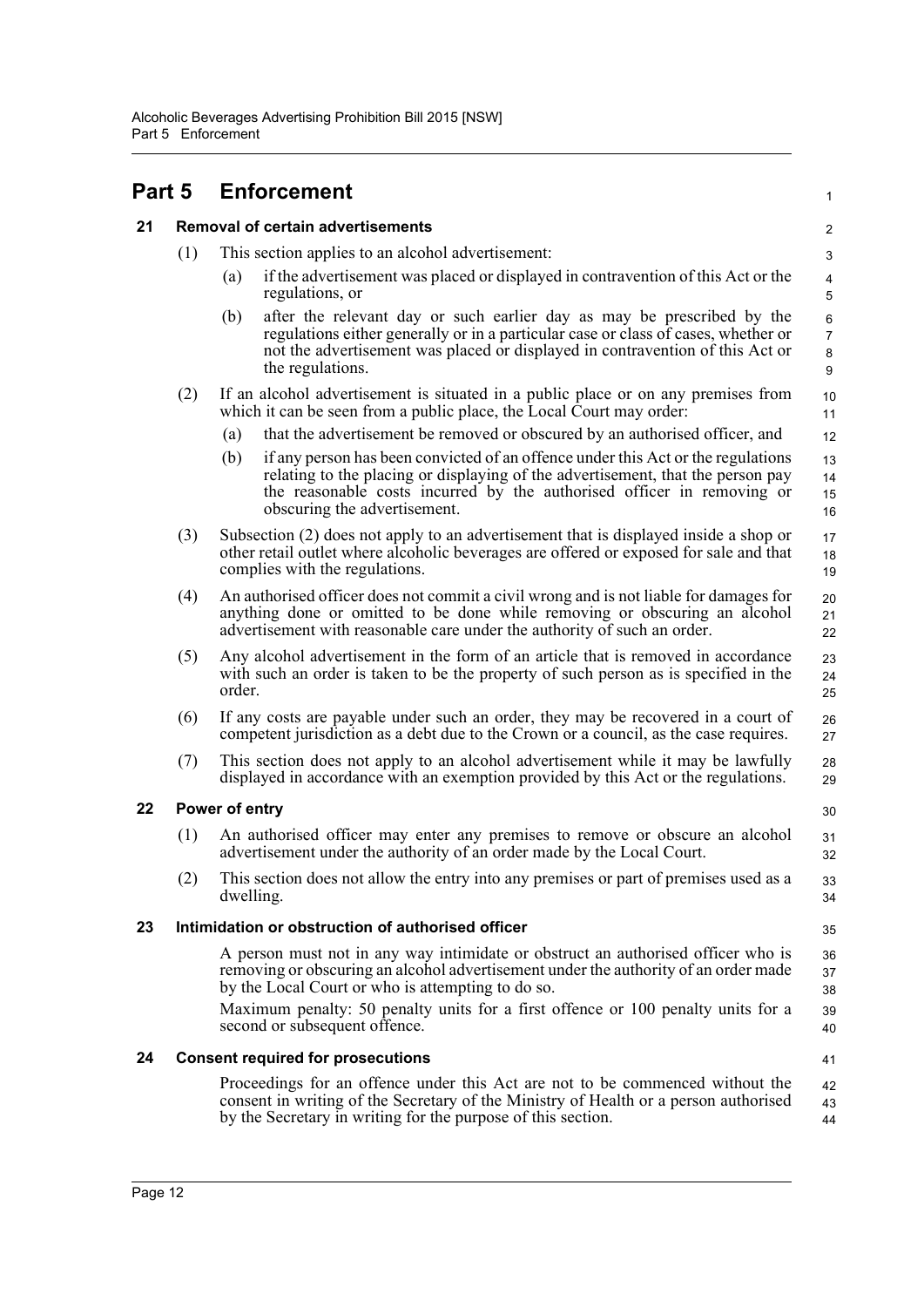<span id="page-18-2"></span><span id="page-18-1"></span><span id="page-18-0"></span>

| 25 |     | <b>Penalties</b>                                                                                                                                                                                                                                                                                              | $\mathbf{1}$              |
|----|-----|---------------------------------------------------------------------------------------------------------------------------------------------------------------------------------------------------------------------------------------------------------------------------------------------------------------|---------------------------|
|    | (1) | A person who commits an offence under section 6 (1), (2) or (3), 7 (1), 8 (1), 9 (1)<br>or $(2)$ or 30 $(1)$ is liable:                                                                                                                                                                                       | $\sqrt{2}$<br>$\mathsf 3$ |
|    |     | in the case of an individual, to a penalty of not more than:<br>(a)                                                                                                                                                                                                                                           | 4                         |
|    |     | 50 penalty units for a first offence, or<br>(i)                                                                                                                                                                                                                                                               | 5                         |
|    |     | 100 penalty units for a second or subsequent offence, or<br>(ii)                                                                                                                                                                                                                                              | 6                         |
|    |     | in the case of a body corporate, to a penalty of not more than:<br>(b)                                                                                                                                                                                                                                        | $\overline{7}$            |
|    |     | 200 penalty units for a first offence, or<br>(i)                                                                                                                                                                                                                                                              | 8                         |
|    |     | (ii)<br>400 penalty units for a second or subsequent offence.                                                                                                                                                                                                                                                 | $\boldsymbol{9}$          |
|    | (2) | If a continuing state of affairs is created by an offence referred to in subsection $(1)$ ,<br>the offender is liable to a penalty of not more than:                                                                                                                                                          | 10<br>11                  |
|    |     | 50 penalty units in the case of an individual, or<br>(a)                                                                                                                                                                                                                                                      | 12                        |
|    |     | 200 penalty units in the case of a body corporate,<br>(b)                                                                                                                                                                                                                                                     | 13                        |
|    |     | in respect of each day on which that offence continues, in addition to the penalty<br>specified in that subsection.                                                                                                                                                                                           | 14<br>15                  |
| 26 |     | <b>Proceedings for offences</b>                                                                                                                                                                                                                                                                               | 16                        |
|    | (1) | Proceedings for an offence under this Act or the regulations may be disposed of in a<br>summary manner before the Local Court.                                                                                                                                                                                | 17<br>18                  |
|    | (2) | An offence under this Act may be dealt with as an indictable offence, but only if the<br>prosecutor proposes that the offence be so dealt with.                                                                                                                                                               | 19<br>20                  |
|    | (3) | If proceedings for an offence under this Act or the regulations are disposed of in a<br>summary manner before the Local Court, the maximum penalty that may be imposed<br>is 100 penalty units, or the maximum penalty for the offence (whichever is the<br>lesser), despite any other provision of this Act. | 21<br>22<br>23<br>24      |
|    | (4) | If proceedings for such an offence are taken on indictment, the maximum penalty that<br>may be imposed is the maximum penalty for the offence.                                                                                                                                                                | 25<br>26                  |
|    | (5) | Proceedings for such an offence may be commenced at any time within 12 months<br>after the date on which the offence is alleged to have been committed.                                                                                                                                                       | 27<br>28                  |
| 27 |     | Offences by bodies corporate                                                                                                                                                                                                                                                                                  | 29                        |
|    | (1) | When a body corporate commits an offence under this Act or the regulations, every<br>officer of the body corporate commits the same offence unless he or she proves that:                                                                                                                                     | 30<br>31                  |
|    |     | (a) the offence was committed without his or her consent or knowledge, and                                                                                                                                                                                                                                    | 32                        |
|    |     | he or she exercised all such due diligence to prevent the commission of that<br>(b)<br>offence as he or she ought to have exercised, having regard to the nature of his<br>or her functions in that capacity and to all the circumstances.                                                                    | 33<br>34<br>35            |
|    | (2) | In subsection $(1)$ :                                                                                                                                                                                                                                                                                         | 36                        |
|    |     | <i>officer</i> , in relation to a body corporate, means:                                                                                                                                                                                                                                                      | 37                        |
|    |     | a director, secretary or executive officer of the body corporate, or<br>(a)                                                                                                                                                                                                                                   | 38                        |
|    |     | (b)<br>a receiver, or receiver and manager, of property of the body corporate, or any<br>other authorised person who enters into possession or assumes control of<br>property of the body corporate for the purpose of enforcing any charge, or                                                               | 39<br>40<br>41            |
|    |     | an official manager or a deputy official manager of the body corporate, or<br>(c)                                                                                                                                                                                                                             | 42                        |
|    |     | a liquidator of the body corporate, or<br>(d)                                                                                                                                                                                                                                                                 | 43                        |
|    |     |                                                                                                                                                                                                                                                                                                               |                           |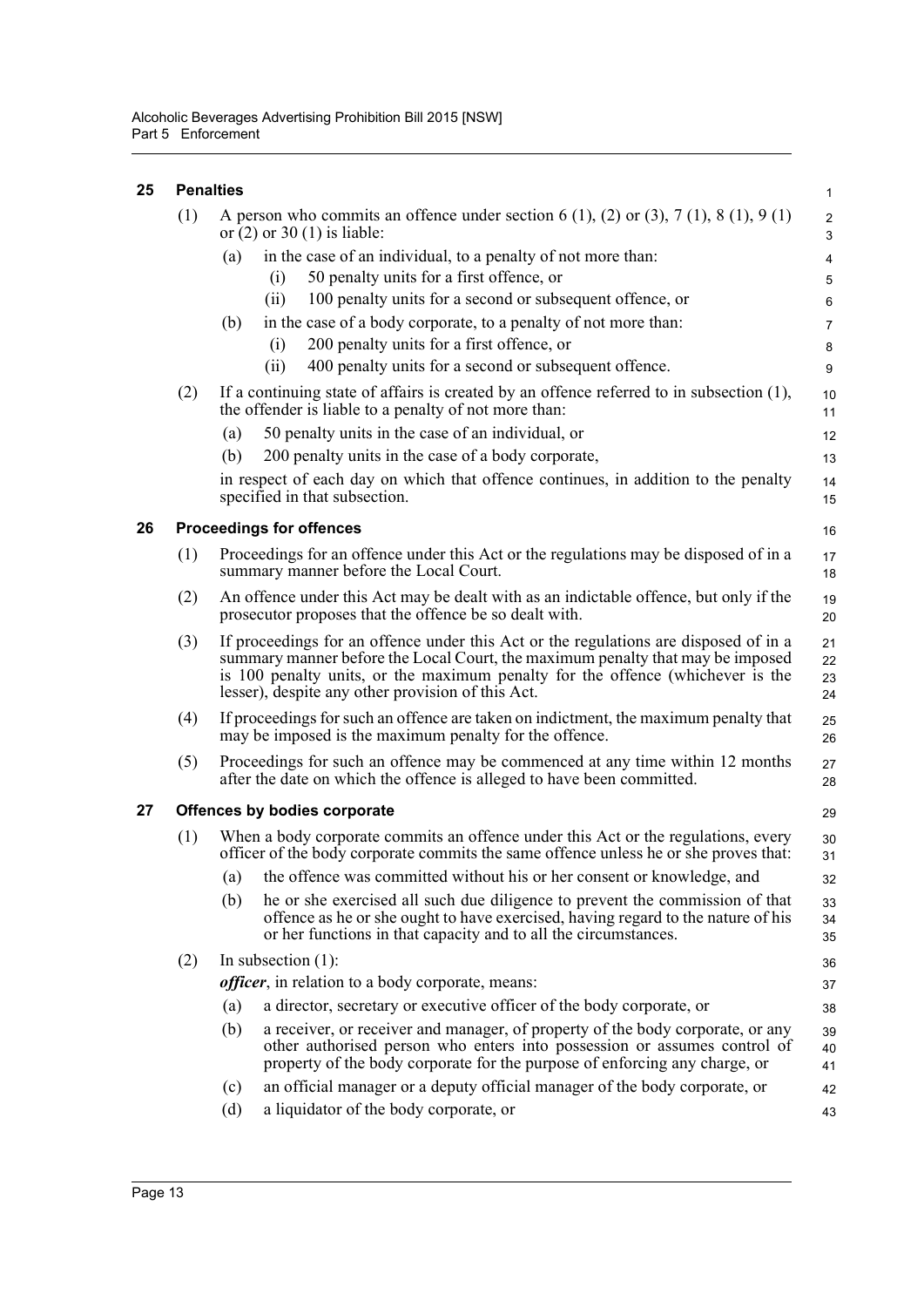| (e)        | a trustee or other person administering a compromise or arrangement made           | $\mathbf{1}$   |
|------------|------------------------------------------------------------------------------------|----------------|
|            | between the body corporate and another person or other persons,                    | 2              |
|            | and includes any other person, however described and whether or not a director of  | $\mathcal{R}$  |
|            | the body corporate, who is concerned, or takes part, in the management of the body | $\overline{4}$ |
| corporate. |                                                                                    | 5.             |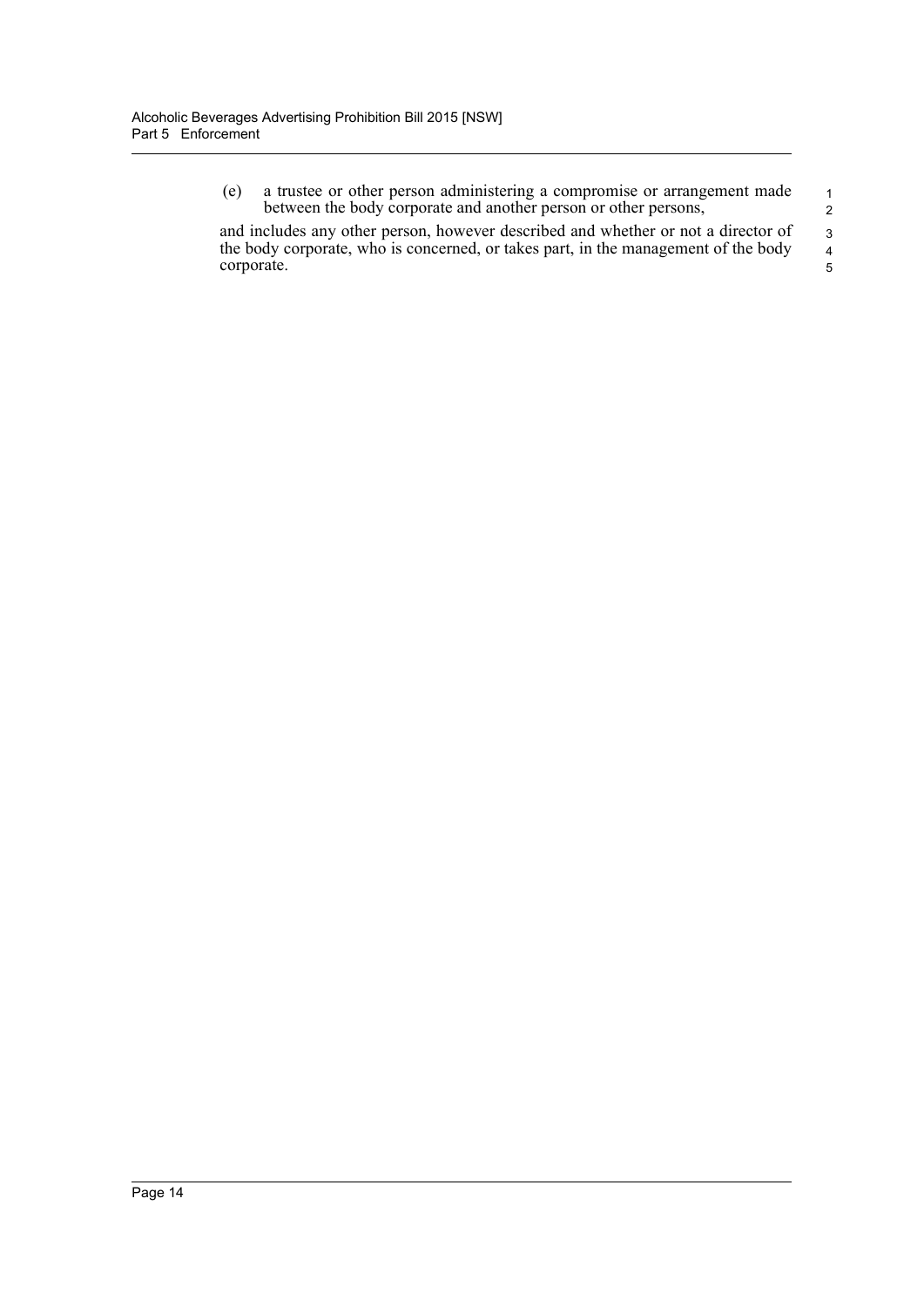<span id="page-20-4"></span><span id="page-20-3"></span><span id="page-20-2"></span><span id="page-20-1"></span><span id="page-20-0"></span>

| Part 6 |          | <b>General</b>                                                                                                                                                                                                                                                                                                                                                                      | 1                                      |
|--------|----------|-------------------------------------------------------------------------------------------------------------------------------------------------------------------------------------------------------------------------------------------------------------------------------------------------------------------------------------------------------------------------------------|----------------------------------------|
| 28     |          | Certain civil proceedings barred                                                                                                                                                                                                                                                                                                                                                    | $\overline{c}$                         |
|        |          | An action at law or in equity does not lie against a person for:                                                                                                                                                                                                                                                                                                                    | 3                                      |
|        |          | the omission to do any thing the doing of which, or<br>(a)                                                                                                                                                                                                                                                                                                                          | 4                                      |
|        |          | the doing of any thing the omission to do which,<br>(b)                                                                                                                                                                                                                                                                                                                             | $\mathbf 5$                            |
|        |          | would constitute an offence under this Act.                                                                                                                                                                                                                                                                                                                                         | $\,6\,$                                |
| 29     |          | <b>Regulations</b>                                                                                                                                                                                                                                                                                                                                                                  | $\overline{7}$                         |
|        | (1)      | The Governor may make regulations prescribing all matters that are required or<br>permitted by this Act to be prescribed, or are necessary or convenient to be prescribed<br>for giving effect to the purposes of this Act, and, in particular:                                                                                                                                     | 8<br>$\boldsymbol{9}$<br>10            |
|        |          | prescribing the labelling of packages containing alcoholic beverages,<br>(a)<br>including the position of labels on packages and the size, colour, style and<br>nature of labels or labelling, and                                                                                                                                                                                  | 11<br>12<br>13                         |
|        |          | prescribing the size, colour, style, position and nature of alcohol<br>(b)<br>advertisements displayed inside shops and other retail outlets where alcoholic<br>beverages are offered or exposed for sale, and any statements or warnings to<br>be included in those alcohol advertisements, and                                                                                    | 14<br>15<br>16<br>17                   |
|        |          | prescribing the duty of persons packing, or causing other persons to pack,<br>(c)<br>specified alcoholic beverages prepared for drinking to label those alcoholic<br>beverages in a specified manner, and                                                                                                                                                                           | 18<br>19<br>20                         |
|        |          | prohibiting the sale of packages containing specified alcoholic beverages<br>(d)<br>prepared for drinking unless those packages are labelled in a specified manner,<br>and                                                                                                                                                                                                          | 21<br>22<br>23                         |
|        |          | exempting persons from any of the requirements made by section 16, but only<br>(e)<br>in specified circumstances and where the quantity of alcoholic beverage<br>concerned does not exceed that specified in relation to those circumstances,<br>and                                                                                                                                | 24<br>25<br>26<br>27                   |
|        |          | (f)<br>creating offences and providing in respect of any such offence a penalty not<br>exceeding 10 penalty units.                                                                                                                                                                                                                                                                  | 28<br>29                               |
|        | (2)      | In this section, <i>specified</i> means specified in regulations made under this section.                                                                                                                                                                                                                                                                                           | 30                                     |
| 30     | Warnings |                                                                                                                                                                                                                                                                                                                                                                                     | 31                                     |
|        | (1)      | The producer of an alcoholic beverage commits an offence if a warning prescribed<br>by the regulations is not displayed, in accordance with the regulations, on the<br>packaging in which the alcoholic beverage is sold or supplied by the producer.                                                                                                                               | 32<br>33<br>34                         |
|        | (2)      | The warning must give information about the harmful effects of alcohol<br>consumption.<br>Note. The following are examples of warnings that may be prescribed:<br>alcohol consumption can be harmful to your health and can cause:<br>(a)<br>cirrhosis of the liver, and<br>(i)<br>(ii)<br>permanent brain damage,<br>alcohol consumption often leads to deaths on the road.<br>(b) | 35<br>36<br>37<br>38<br>39<br>40<br>41 |
| 31     |          | <b>Review of Act</b>                                                                                                                                                                                                                                                                                                                                                                | 42                                     |
|        | (1)      | Within a period of 12 months commencing on the third anniversary of the day on<br>which this Act commenced, the Minister must cause an investigation and review to<br>be conducted and a report prepared, concerning the operation of this Act.                                                                                                                                     | 43<br>44<br>45                         |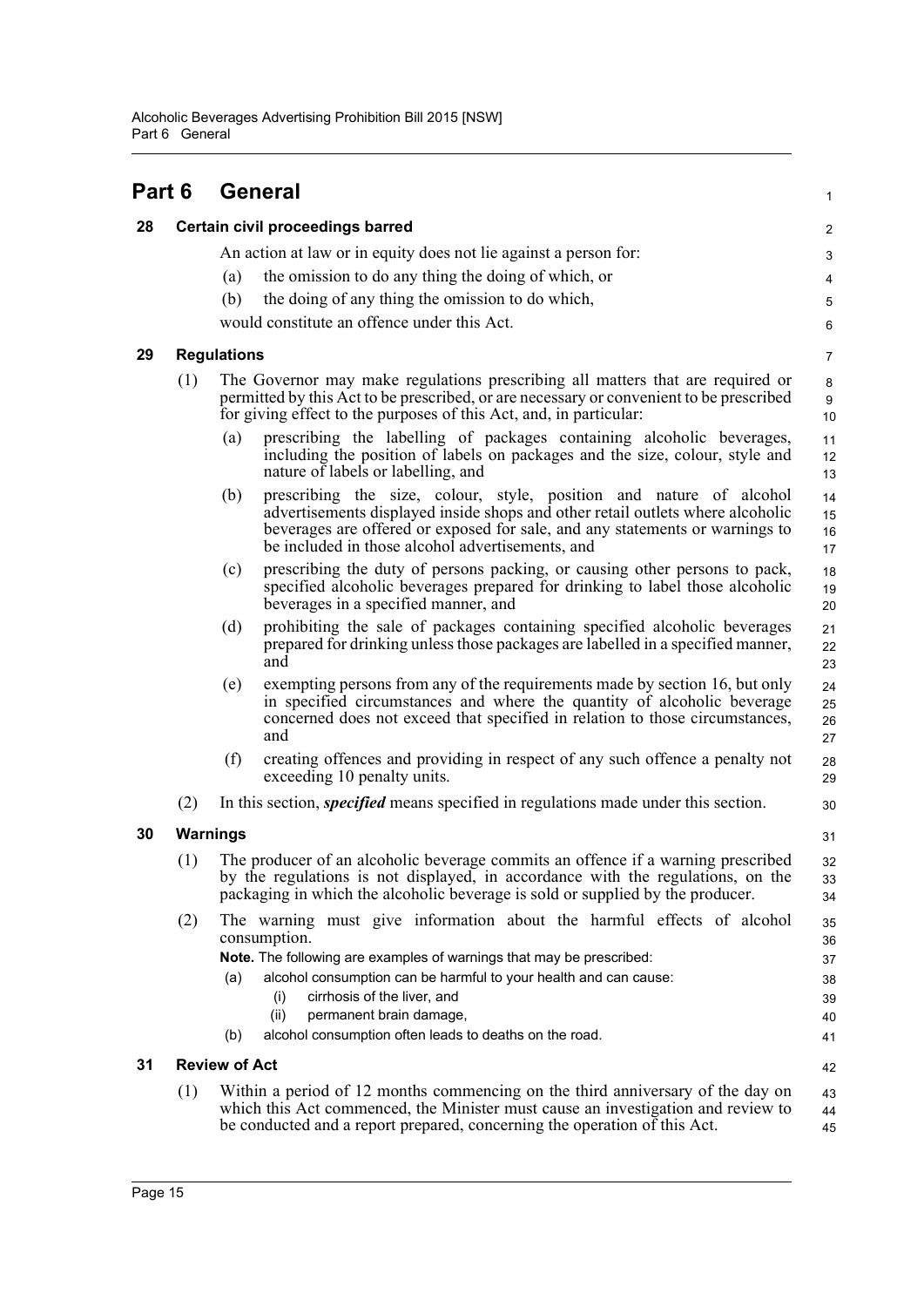(2) The Minister must cause a copy of the report referred to in subsection (1) to be laid before each House of Parliament as soon as is practicable after the completion of that report.

 1 2 3